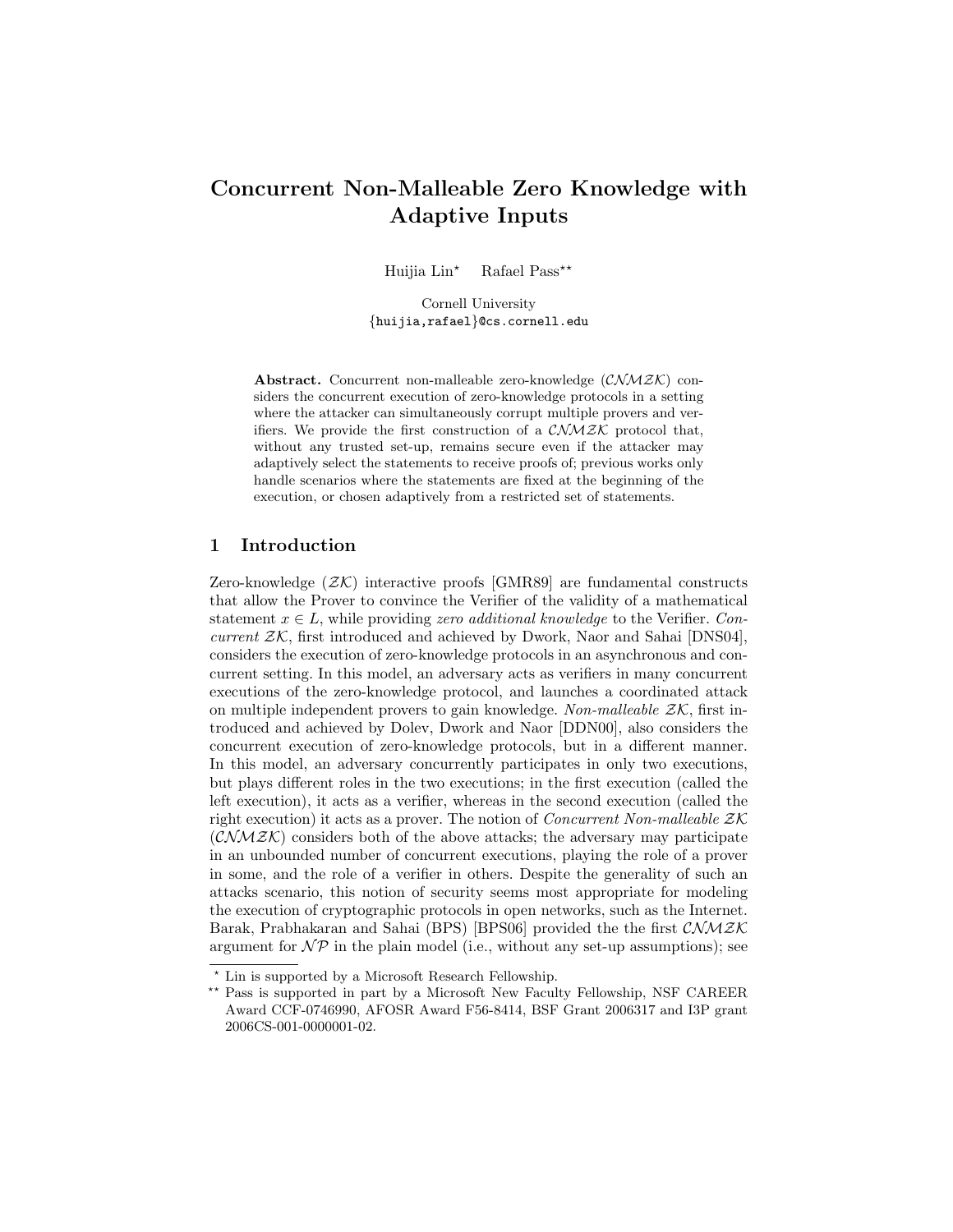also the more efficient instantiation of Ostrovsky, Pandey and Visconti [OPV10]. More recently, Lin, Pass, Tseng and Venkitasubramaniam (LPTV) [LPTV10] provided a somewhat different approach to constructing  $\mathcal{CMMZK}$  protocols, improving the round-complexity of the BPS construction, as well as providing a construction of a  $\mathcal{CNMZK}$  proof.

Adaptive inputs selection. All the above-mentioned feasibility results for  $\mathcal{CNMZK}$ , however, consider a quite restricted form of input selection: More precisely, whereas the attacker is allowed to adaptively select the statements it gives proofs of (on the right), the statements to receive proofs of (on the left) are assumed to be fixed before the execution begins.

Indeed, there is a sense in which this is necessary: as argued by Lindell [Lin03], if we consider a scenario where the left statement are chosen adaptively by an "environment" (think of this as some other arbitrary protocol running in the network), then the notion of  $\mathcal{CNMZK}$  collapses down to the notion of Universally *Composable*  $ZK$  [Can01], which is known to be unachievable without set-up [CKL03].

We here focus on the simpler case of just "self-composition": that is, we only consider the security of the  $ZK$  protocols (and thus we do not allow them to interact with other protocols in the network; this is similar to the original setting studied in the context of Concurrent  $\mathcal{ZK}$ ). Yet, we want to capture a notion of security where also the statements in the left executions are adaptively chosen. The natural way to do this is to (just as in the definition of security of signature schemes [GMR89]) allow the attacker to adaptively select the statements it wants to hear proofs of on the left (as well as the statements it gives proofs of on the right); additionally we must restrict the attacker to only ask to hear proofs of statements that are true (or else we can never expect the conversation with the provers to be  $ZK$ —if the statement is false, then the prover on the left will not be able to provide a proof, which thus reveals information). Once we consider such adaptive instance selection, we also need to specify where the witnesses for the left interaction come from; to make the definition as general as possible, we consider an arbitrary (potentially unbounded) witnesses selecting machine that receives as input the views of all parties (i.e., the honest prover, the honest verifiers, and the adversary) and outputs a witness  $w$  for any statement x requested by the adversary.

We call a  $ZK$  protocol that is secure in this setting a CNMZK with Adaptive *Input Selection*, or for short *Adaptive CNMZK* (*ACNMZK*). More precisely, a  $ZK$  protocol is  $ACNMZK$  if for every adversary A, there exists a computationally efficient simulator-extractor that can simulate both the left and the right interactions for A, while outputting a witness for every statement proved by the adversary in the right interactions. Our main result is the construction of an ACNMZK proof:

Theorem 1 Assume the existence of collision-resistant hash functions. Then there exists a  $\omega(\log^2 n)$ -round concurrent non-malleable zero-knowledge proof with adaptive input selection (and with a black-box simulator) for all of  $\mathcal{NP}$ .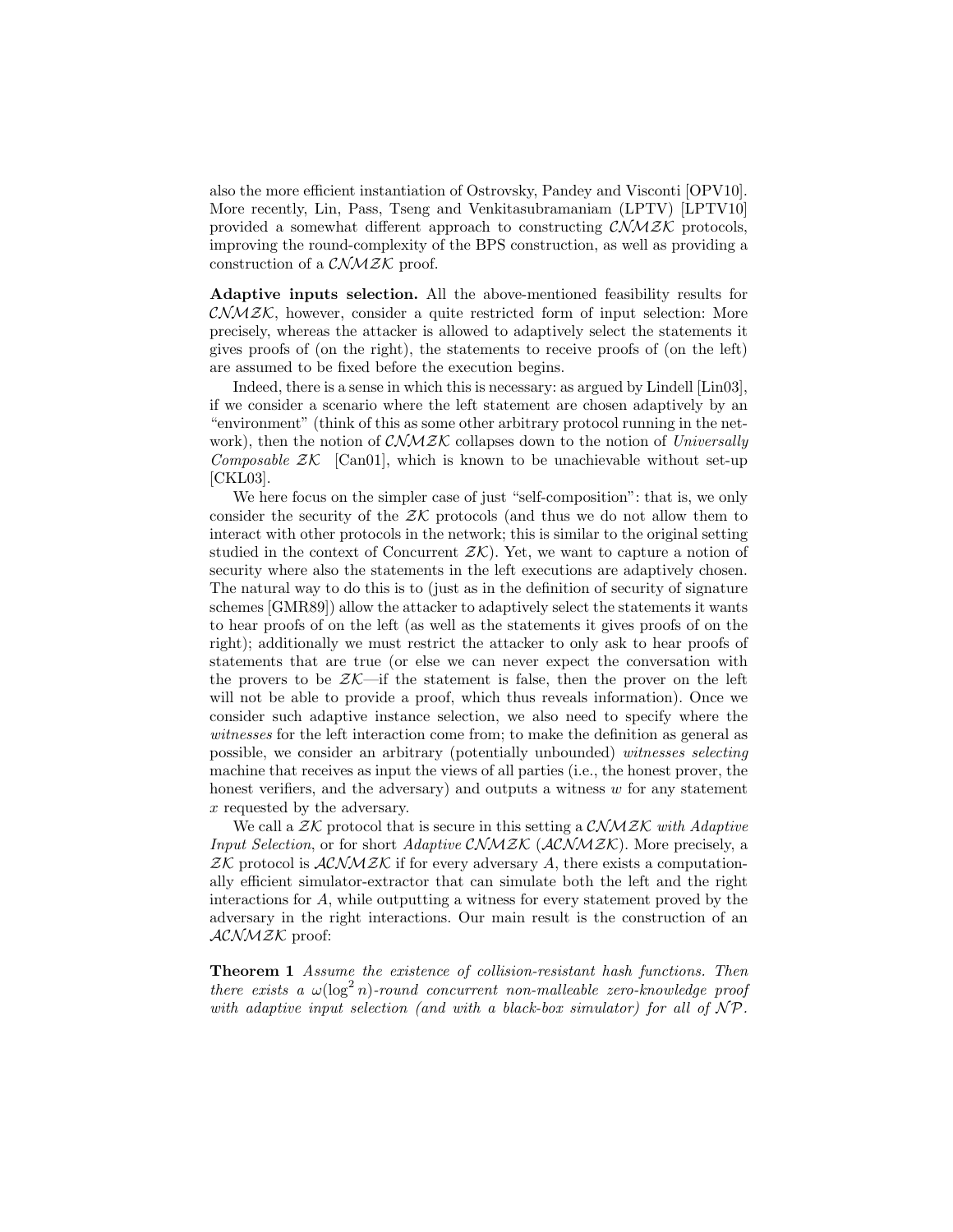Weaker notions of adaptive input selection Our definition of adaptive input selection is strong in the sense that we allow the adversary to select any instance  $x$  (as long as it is true), and somehow "magically" it receives a proof of this statement. Often, it suffices to restrict to adversaries that only are allowed to request statements  $x$  for which there is an *efficient* way to recover a witness if having some auxiliary information. We may consider two ways of formalizing this.

- We may restrict the witness selecting machine to be a computationally bounded non-uniform algorithm that upon receiving a statement x (and potentially also the view of the adversary), but not the view of the honest provers and verifiers, outputs a witness w. This models a scenario where the adversary is restricted to only requesting proofs of statements x for which a witness can be efficiently computed using a "super witness". This is a natural extension of the fixed input scenario (again we have a witness—namely the "super witness"—that is fixed before the interaction) and indeed the result of [BPS06,LPTV10] handle also such a notion of adaptive input selection.
- A less restrictive method is to simply restrict the witness selecting machine to be a computationally bounded non-uniform algorithm (which still receives the views of all parties). In particular, this allows us to model a scenario where the adversary may request a proof about earlier proofs (e.g., a proof that the prover has behaved honestly in an earlier proof)—in such a scenario, the honest prover may be able to efficiently find a witness, but there might not exists an efficient algorithm without having access to the prover's random tape. As far as we know, none of the earlier results handle even such a restricted notion of adaptive input selection.

Other Related Work. We mention that there are several works constructing  $\mathcal{CNMZK}$  protocols in various trusted set-up models. For instance, previous works  $[SCO<sup>+</sup>01,CF01,DNO2]$  provide constructions of Universally Composable  $ZK$  in the Common Reference String (CRS) model; these protocol are thus also ACNMZK.

An interesting recent work by Yao, Yung and Zhao [YYZ09] provide a construction of a  $\mathcal{CNMZK}$  protocol in the Bare Public Key Model; their protocol is not UC secure but satisfies a notion CNMZK with adaptive inputs selection (for both the left and the right interaction); our definition of  $\mathcal{A}\mathcal{CNMZ}\mathcal{K}$  in the plain model is heavily inspired by their work.

Techniques. Our protocol is a close variant of the LPTV protocol; let us start by reviewing it. The protocol uses two main components. The first component is the notion of concurrently extractable commitments (CECom) introduced by Micciancio, Ong, Sahai, and Vadhan [MOSV06]. Informally, values committed to using a CECom can be extracted by a rewinding simulator even in the concurrent setting. In our protocol (as in most concurrent  $\mathcal{ZK}$  protocols), the verifier commits to a random trapdoor using CECom, so that our  $ZK$  simulator may extract this trapdoor to perform simulation. The second component is the notion of robust non-malleable commitments (an extension due to Lin and Pass [LP09]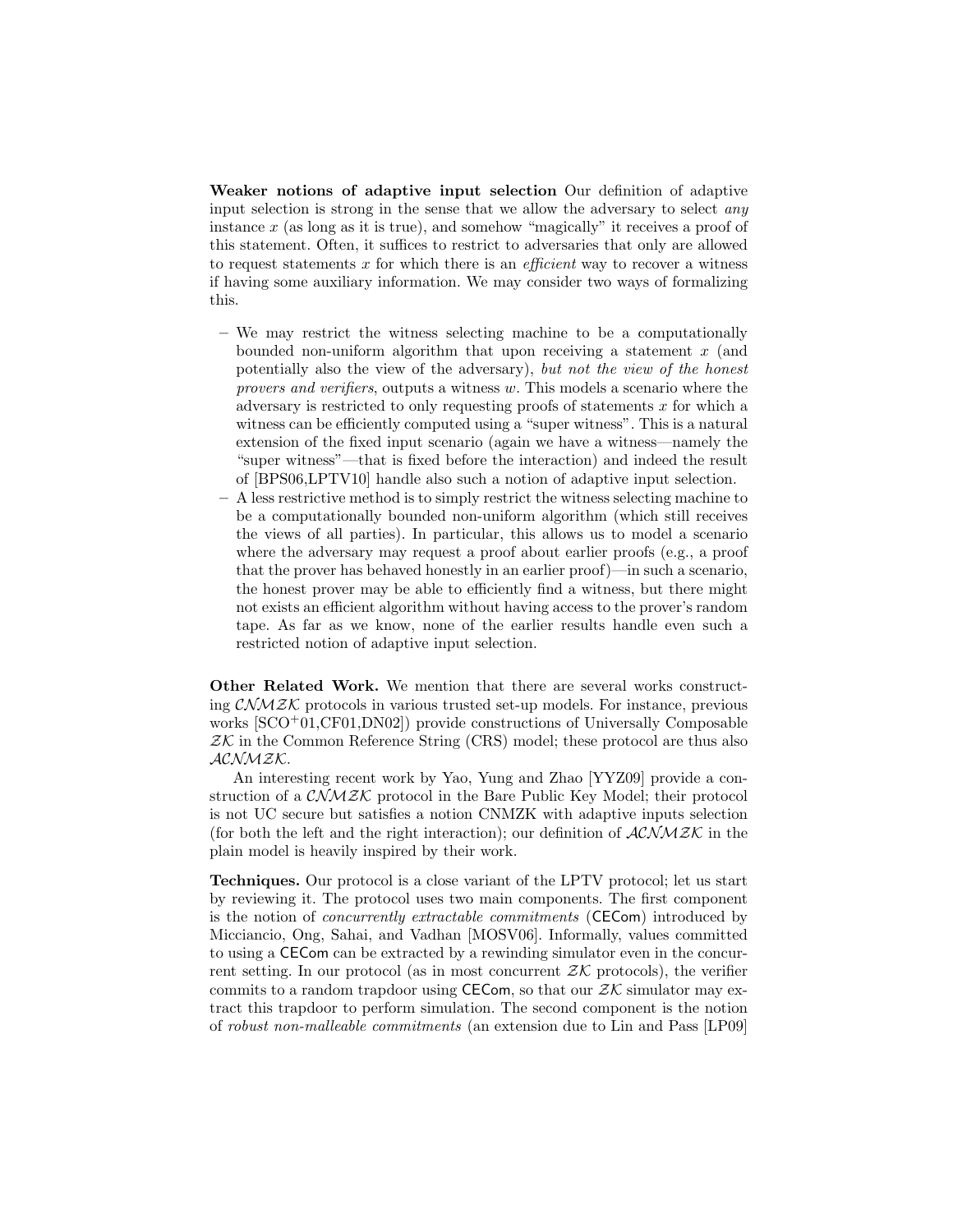of the notion of non-malleable commitments as defined by Dolev, Dwork, and Naor [DDN00]); roughly speaking these are non-malleable commitment schemes with an additional robustness property that makes them convenient to compose with other protocols.

The high-level idea behind the LPTV protocol (just as in the protocol of [BPS06]) is to start off with a preamble phase where the verifier uses a CECom to commit to a trapdoor; next in a commit phase, the prover commits to a witness of the proof statement using both a CECom and robust non-malleable commitments; and finally during a *proof phase*, the prover proves using a (standalone)  $ZK$  protocol that it has either committed to a valid witness, or a valid trapdoor in the commit phase. To prove security, LPTV provides a simulator that uses rewindings to extract out trapdoors (from the CECom in the preamble phase) to simulate the commit and proof phases of the left interactions, and uses rewindings again to extract the witnesses committed to by the adversary (from the CECom in the commit phase) on the right. The crux of the proof is then to show that even during the simulation, when the simulator commits to trapdoors (instead of real witnesses) in left interactions, the adversary still cannot commit to a trapdoor in right interactions, so that the values extracted out from the right interactions must be real witnesses. Very roughly speaking, this follows from the security guarantees of robust non-malleable commitments.

When considering adaptive input selection (for the left executions) a problem arises. First, proving indistinguishability of the simulation becomes problematic: in fact, getting a concurrent  $\mathcal{ZK}$  protocol with adaptive input selection is already non-trivial (we call it Adaptive Concurrent Zero-Knowledge  $(\mathcal{ACZK})$ ); our core technical contribution is to provide a solution to this problem. The reason for this is that proving indistinguishability of the simulation requires performing a hybrid argument, where we switch the witness used in the left interactions from the trapdoors (used by the simulator) to the real witness (used by the prover). More precisely, we consider a hybrid  $H_i$ , where the first i left interactions are simulated using the trapdoors, and the later ones use the real witnesses. The problem is that the real witnesses might not be efficiently recoverable since the statements are chosen adaptively by the adversary (it is computed by a computationally unbounded witness-selecting machine); so the hybrid is not efficiently computable!

Our idea for circumventing this problem can be described as follows:

- First, we switch the order of the hybrids. We consider hybrids  $H_i$  where the first i left interactions are emulated using real witness and the later ones are simulated using trapdoors. The reason for doing this is that we can now non-uniformly fix the real witnesses of the first  $i$  left interactions by hardcoding the "prefix" of hybrid  $H_i$  before the  $i^{\text{th}}$  left interaction; and then the remaining execution can be efficiently emulated using the real witnesses.
- But now the obstacle is that arguing indistinguishability of  $H_i$  and  $H_{i+1}$ becomes problematic. To show indistinguishability we need to show that simulating the  $i<sup>th</sup>$  left interaction using a real witness or trapdoor is indistinguishable (other interactions are simulated identically in the two hybrids). It seems that this should just follow from the hiding and  $Z\mathcal{K}$  property of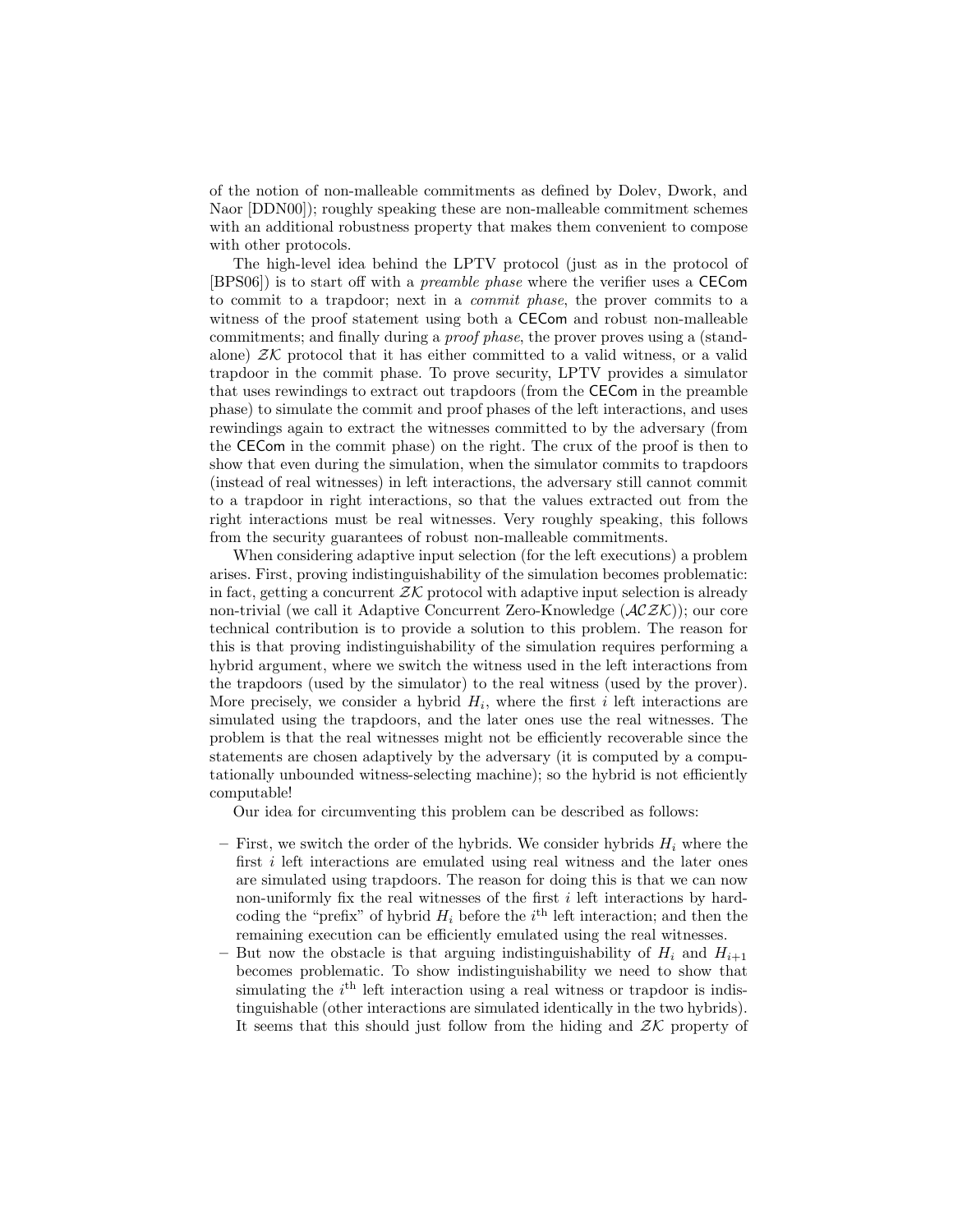the commit and proof phases of the left interaction. However, the problem is that (when trying to extract the trapdoors of the latter left interactions), we might be rewindings the  $i^{\text{th}}$  left interaction. Our way around this problem is to add more CECom to the preamble phase; the idea is to show that there exists some alternative simulator, that generates a statistically close distribution, but is able to avoid rewinding the messages in the commit and proof phases of the left interaction that we want to violate indistinguishability of.

To also complete the proof of non-malleability, a second (very related problem) arises: namely, we need to argue that the witness committed to by the adversary on the right are valid even in simulation; this is usually done through a hybrid argument as well and relies on the robust non-malleability of the commitment scheme used in the commit phase (instead of the hiding and  $ZK$  properties). When doing this, we again run into the same problem as when showing indistinguishability of the simulation. Here the issue is that we need to ensure that the robust non-malleability property holds even under rewindings. We use the same idea to overcome this problem: as long as there are sufficiently many CECom in the preamble phase, we can describe an alternative simulator that produces a statistically close distribution without rewinding these commitments that we want to violate robust non-malleability of.

**Overview.** Section 2 contains the basic notations and definitions of  $ACM$ and other primitives. In Section 3, we present our main result, a  $\omega(\log^2 n)$ -round  $ACMuzK$  proof system for all of  $\mathcal{NP}$ , from collision resistant hash functions. In Section 4.2, we first focus on showing the  $ACZK$  property of the protocol, which contains the main technical content of this paper; then in Section 5 we sketch how to extend this proof to also show the  $ACNMZK$  property.

#### 2 Preliminaries

Let N denote the set of all positive integers. For any integer  $n \in N$ , let [n] denote the set  $\{1, 2, \ldots, n\}$ , and let  $\{0, 1\}^n$  denote the set of *n*-bit strings, and  $\varepsilon$  the empty string. We assume familiarity with interactive Turing machines, interactive protocols, statistical/computational indistinguishability, notions of interactive proofs, zero-knowledge, (strong) witness-indistinguishability, and notions of statistically binding/hiding commitments. (See [Gol01] for formal definitions.)

#### 2.1 Adaptive Concurrent Non-Malleable Zero-Knowledge

Our definition of adaptive concurrent non-malleable zero-knowledge is very similar to that of concurrent non-malleable zero-knowledge from [BPS06] (which in turn closely follows the definition of simulation extractability of [PR05]), with the only difference that now the adversary is allowed to adaptively select the statements it receives proofs to, subject to that they are true statements.

Let  $\langle P, V \rangle$  be an interactive proof for a language  $L \in \mathcal{NP}$  with witness relation  $R_L$ , and let n be the security parameter. Consider a man-in-the-middle adversary A that participates in many left and right interactions in which  $m =$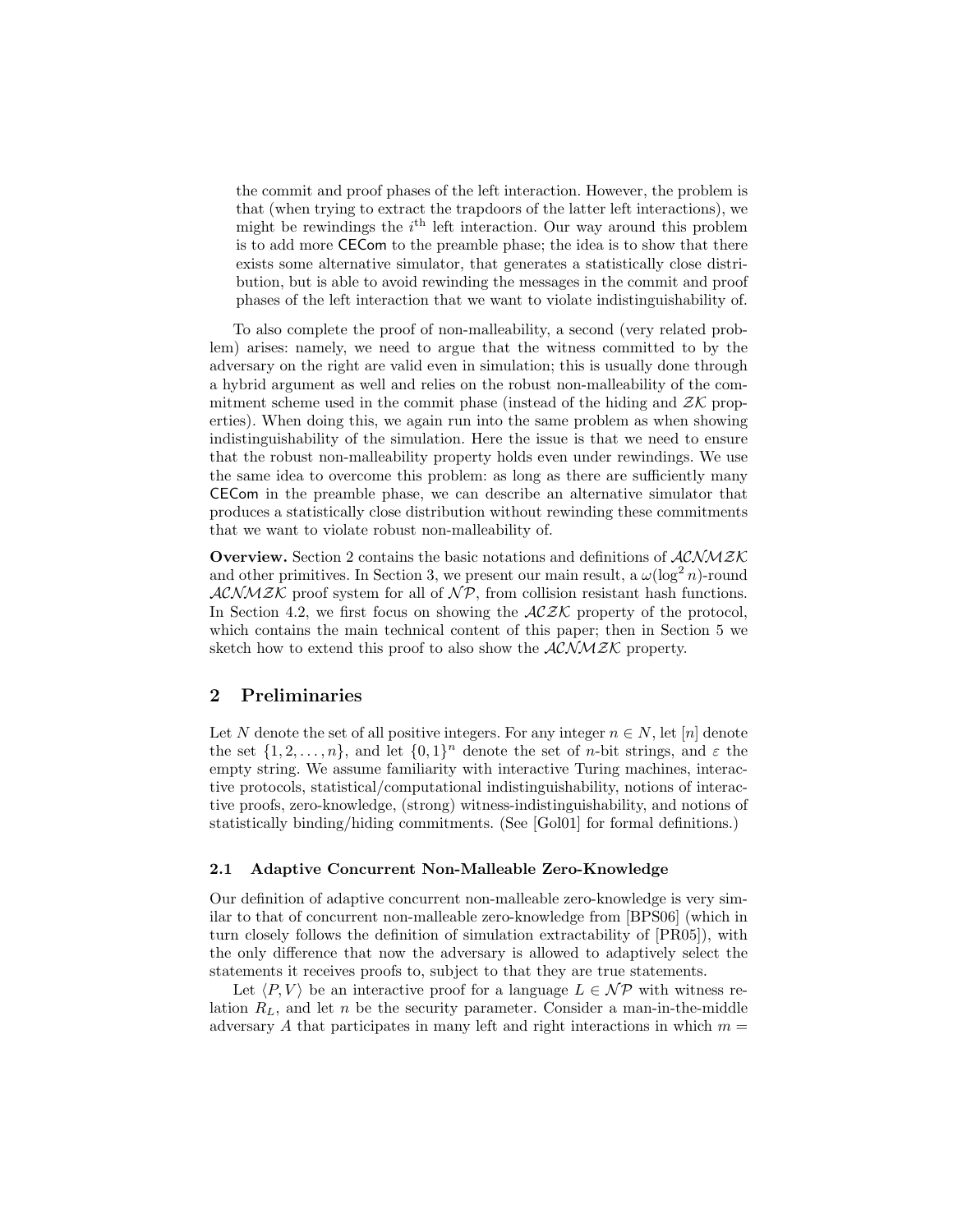$m(n)$  proofs take place. In the left interactions, the adversary A verifies the validity of statements  $x_1, \ldots, x_m$  by interacting with an honest prover P, using identities  $id_1, \ldots, id_m$ . In the right interactions, A proves the validity of statements  $\tilde{x}_1, \ldots, \tilde{x}_m$  to an honest verifier V, using identities  $\tilde{d}_1, \ldots, \tilde{d}_m$ . Prior to the interactions, all parties in the system receives as common input the security parameter in unary  $1^n$ , and A receives as auxiliary input  $z \in \{0,1\}^*$ . Furthermore, at the beginning of each left (respectively right) interaction, the adversary adaptively selects the statement  $x_i$  (respectively  $\tilde{x}_i$ ) and the identity id<sub>i</sub> (respectively  $id_i$ , with the only restriction that all the statements  $x_1, \ldots, x_m$  chosen in the left interactions have to be true. Additionally in each left interaction, the prover P receives as local input a witness  $w_i \in R_L(x_i)$ , chosen adaptively by a witness-selecting machine M. More specifically, M is a (randomized) Turing machine that runs in *exponential* time, and whenever the adversary chooses a statement  $x_i$  for a left interaction, M on inputs the statement  $x_i$  and the current view of all parties (including the adversary, provers, and receivers), picks a witness  $w_i \in R_L(x_i)$  as the private input of the prover P. Let view  $_{A,M}(n,z)$ denote a random variable that describes the view of A in the above experiment. Loosely speaking, an interactive proof is adaptive concurrent non-malleable zeroknowledge  $(\mathcal{ACNMAX})$  if for all man-in-the-middle adversary A, there exists a probabilistic polynomial time machine (called the simulator-extractor) that can simulate both the left and the right interactions for A, while outputting a witness for every statement proved by the adversary in the right interactions.

**Definition 1** An interactive proof  $(P, V)$  for a language L with witness relation  $R_L$  is said to be adaptive concurrent non-malleable zero-knowledge if for every polynomial m, and every probabilistic polynomial-time man-in-the-middle adversary A that participates in at most  $m = m(n)$  concurrent executions, there exists a probabilistic polynomial time machine S, such that, for every input-selecting machine M:

- 1. The following ensembles are computationally indistinguishable over  $n \in N$  $- \; \left\{ \mathsf{view}_{A,M}(n,z) \right\}_{n \in N, z \in \{0,1\}^*}$ 
	- $\{S_1(1^n, z)\}_{n \in N, z \in \{0,1\}^*}$

where  $S_1(1^n, z)$  denotes the first output of  $S(1^n, z)$ .

2. Let  $z \in \{0,1\}^*$  and (view, w) denote the output of  $S(1^n, z)$ . Let  $\tilde{x}_1, \ldots, \tilde{x}_m$ be the statements of the right-interactions in view, and let  $id_1, \ldots, id_m$  and  $\tilde{\mathsf{id}}_1,\ldots,\tilde{\mathsf{id}}_m$  be the identities of the left-interactions and right-interactions in view. Then for every  $i \in [m]$ , if the i<sup>th</sup> right-interaction is accepting and  $\tilde{\mathbf{d}}_i \neq \mathbf{d}_j$ , w contains a witness  $w_i$  such that  $R_L(\tilde{x}_i, w_i) = 1$ .

We also consider concurrent  $\mathcal{ZK}$  with adaptive input selection. We say that an interactive proof  $(P, V)$  is adaptive concurrent  $\mathcal{ZK}$  ( $\mathcal{ACZK}$ ) if it satisfies the above definition with respect to adversaries that only receive proofs (and do not give proofs).

Remark 1. As mentioned before, the security proof in [BPS06,LPTV10] can be extended to show that their constructions of CNMZK protocols satisfy a notion of  $\mathcal{C}\mathcal{N}\mathcal{M}\mathcal{Z}\mathcal{K}$  with "weak" adaptive input selection, where the adversary can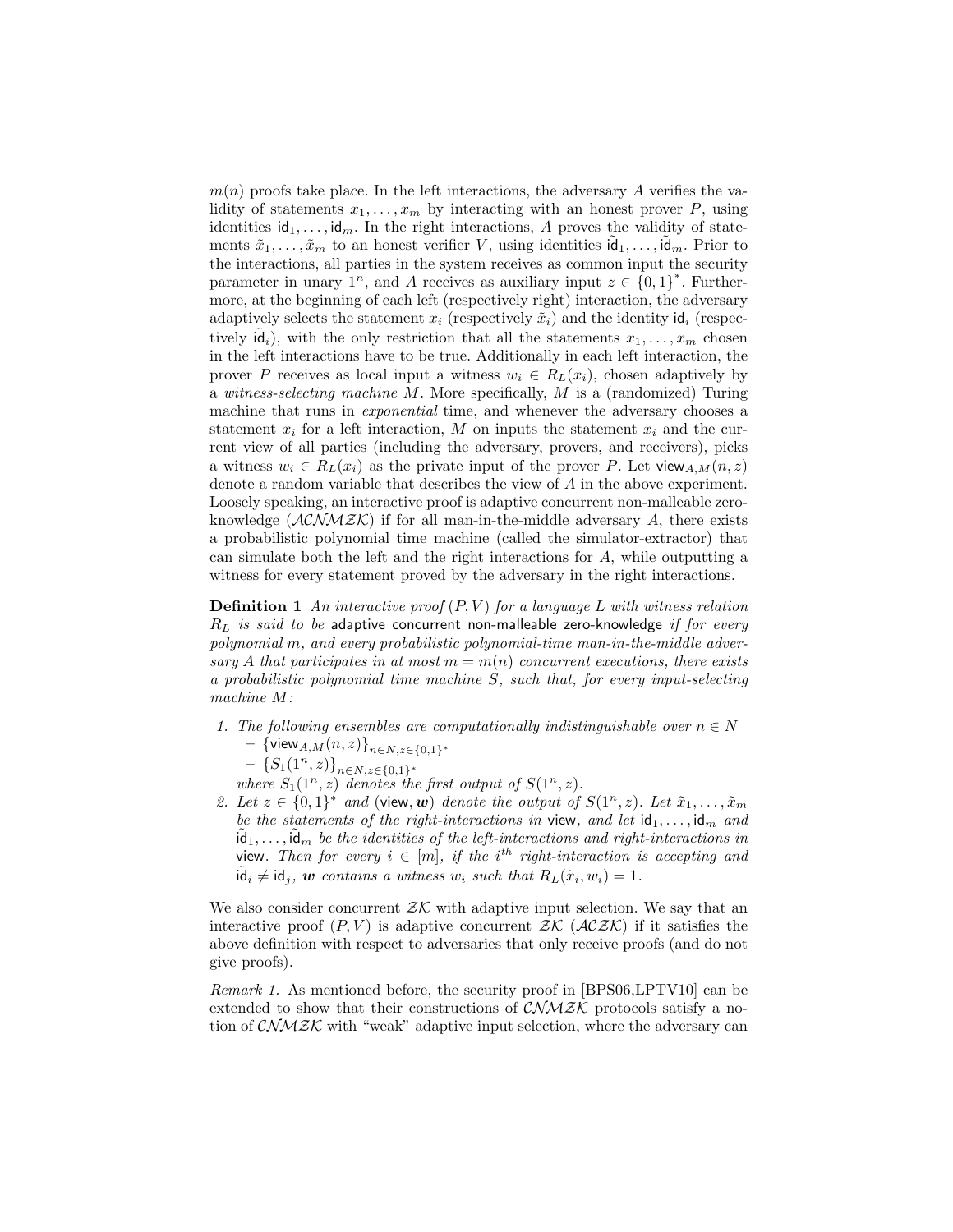only choose to hear proofs of statements for which a witness can be computed efficiently without knowing the random coins of the honest provers and verifiers. Formally, the witness-selecting machine is restricted to be computationally bounded (i.e., a non-uniform  $\mathcal{PPT}$ ) and only receive as input a statement x and the view of the adversary (but not the views of the left provers and right receivers.)

Remark 2. Universal Composability (UC) [Can01] considers a more generalized form of adaptive input selection, where both the statements and witnesses are chosen adaptively by a separate entity called the "environment", which may communicate with the adversary in an arbitrary way. In contrast, our definition of  $ACNMZK$  only allows the witnesses to be selected by a separate entity, whereas the statements are chosen directly by the adversary. It has been shown that UC  $ZK$  is unachievable without set-up [CKL03]. We mention that our construction actually satisfies a slight strengthening of the above definition of  $ACMZK$ , where the statements are adaptively chosen by a *stateless non*uniform  $\mathcal{PPT}$  machine that both the adversary and the simulator have oracle accesses to. Such a notion bring us closer to the definition of UC  $ZK$ —in essence, the difference is that in UC  $ZK$  the statement selecting machine is not necessarily stateless; we defer the details to the full version.

Non-Malleable Commitment Schemes We recall the definition of nonmalleability from [LPV08] (which builds upon the definition of [DDN00,PR05]). Let  $\langle C, R \rangle$  be a tag-based statistically binding commitment scheme, and let  $n \in N$  be a security parameter. Consider a man-in-the-middle adversary A that, on auxiliary inputs  $n$  and  $z$ , participates in one left and one right interaction simultaneously. In the left interaction, the man-in-the-middle adversary A interacts with  $C$ , receiving a commitment to value  $v$ , using identity id of its choice. In the right interaction  $A$  interacts with  $R$  attempting to commit to a related value  $\tilde{v}$ , again using identity id of its choice. If the right commitment is invalid, or undefined, its value is set to ⊥. Furthermore, if  $id = id$ ,  $\tilde{v}$  is also set to ⊥—i.e., a commitment where the adversary copies the identity of the left interaction is considered invalid. Let  $\textsf{nnrc}^A_{\langle C,R \rangle}(v, z)$  denote a random variable that describes the value  $\tilde{v}$  and the view of  $\tilde{A}$ , in the above experiment.

**Definition 2** A statistically binding commitment scheme  $\langle C, R \rangle$  is said to be non-malleable (with respect to itself) if for every polynomial  $p(\cdot)$ , and every probabilistic polynomial-time man-in-the-middle adversary A, the following ensembles are computationally indistinguishable.

$$
\left\{\text{nmc}_{(C,R)}^{A}(v,z)\right\}_{n\in N,v\in\{0,1\}^n,v'\in\{0,1\}^n,z\in\{0,1\}^*}
$$

$$
\left\{\text{nmc}_{(C,R)}^{A}(v',z)\right\}_{n\in N,v\in\{0,1\}^n,v'\in\{0,1\}^n,z\in\{0,1\}^*}
$$

Non-Malleable Commitment Robust w.r.t. k-round Protocols The notion of non-malleability w.r.t. arbitrary k-round protocols is introduced in [LP09].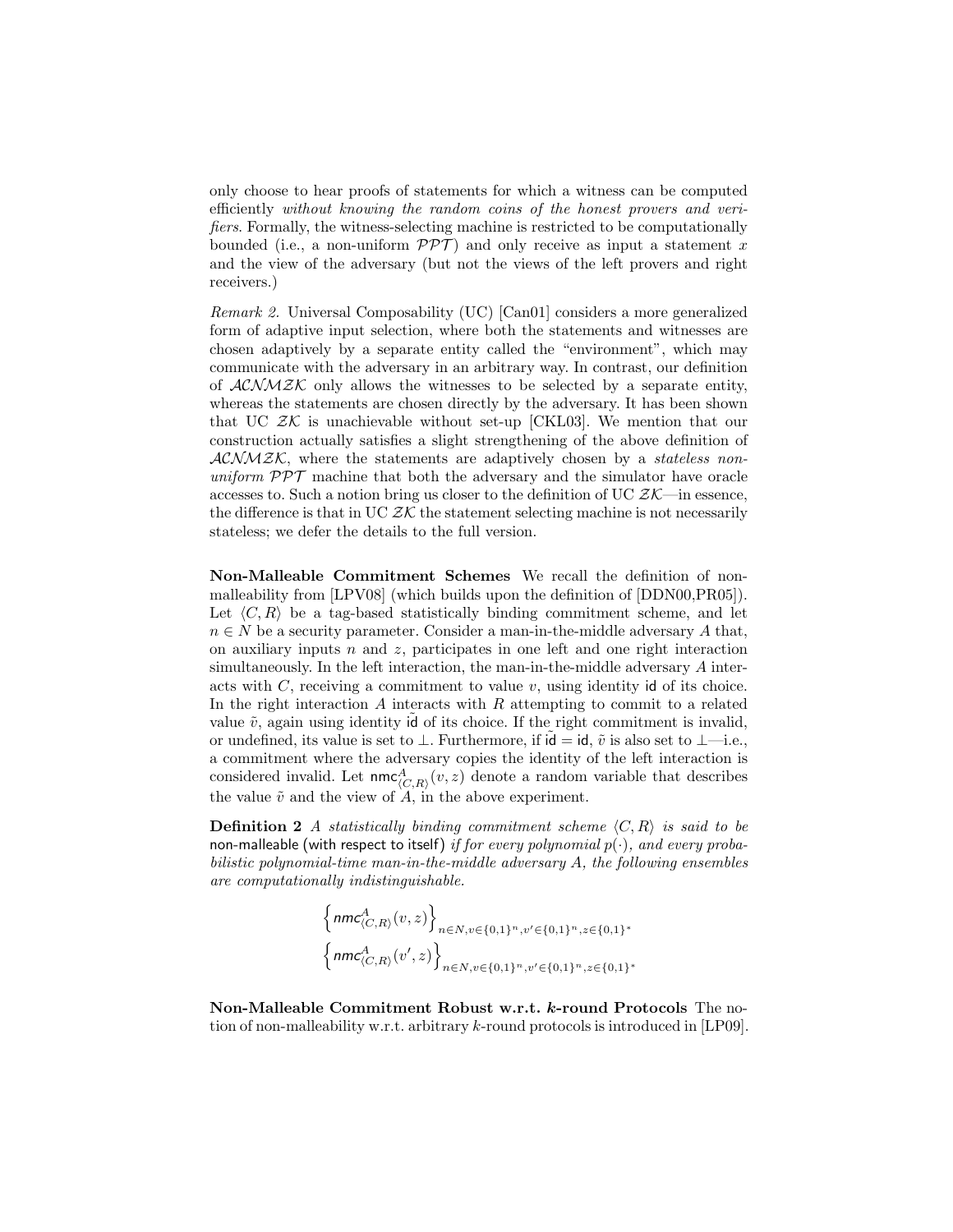Unlike traditional definitions of non-malleability, which only consider man-in-the middle adversaries that participate in two (or more) executions of the same protocol, non-malleability w.r.t. arbitrary protocols considers a class of adversaries that can participate in a left interaction of any arbitrary protocol. Below we recall the definition. Consider a one-many man-in-the-middle adversary A that participates in one left interaction—communicating with a machine B—and one right interaction—acting as a commiter using the commitment scheme  $\langle C, R \rangle$ . As in the standard definition of non-malleability,  $A$  can adaptively choose the identity in the right interaction. We denote by  $\text{nmc}_{l}^{B,A}$  ${}_{\langle C,R\rangle}^{B,A}(y,z)$  the random variable consisting of the view of  $A(z)$  in a man-in-the-middle execution when communicating with  $B(y)$  on the left and an honest receiver on the right, combined with the value  $A(z)$  commits to on the right. Intuitively, we say that  $\langle C, R \rangle$  is nonmalleable w.r.t. B if  $\text{nmc}_{\text{CC}^B,A}^{B,A}$  $\overset{B,A}{\underset{\langle C,R \rangle}{\langle C,Y \rangle}}(y_1,z)$  and nmc $\overset{B,A}{\underset{\langle C,I}}$  ${}_{\langle C,R\rangle}^{B,A}(y_2,z)$  are indistinguishable, whenever interactions with  $B(y_1)$  and  $B(y_2)$  cannot be distinguished.

Definition 3 Let B be a probabilistic polynomial time machine. We say the statistically binding commitment scheme  $\langle C, R \rangle$  is non-malleable w.r.t. B, if for every probabilistic polynomial-time man-in-the-middle adversary A, and every two sequences  $\{y_n^1\}_{n\in\mathbb{N}}$  and  $\{y_n^2\}_{n\in\mathbb{N}}$  such that, for all probabilistic polynomialtime machine A, it holds that

$$
\left\{\langle B(y_n^1),\tilde{A}(z)\rangle (1^n)\right\}_{n\in\mathsf{N},z\in\{0,1\}^*}\approx \left\{\langle B(y_n^2),\tilde{A}(z)\rangle (1^n)\right\}_{n\in\mathsf{N},z\in\{0,1\}^*}
$$

where  $\langle B(y), \tilde{A}(z)\rangle(1^n)$  denotes the view of  $\tilde{A}$  in interaction with B on common input  $1^n$ , and private inputs z and y respectively, then it holds that:

$$
\left\{\text{nmc}_{\langle C,R \rangle}^{B,A}(y_n^1,z)\right\}_{n \in \mathsf{N}, z \in \{0,1\}^*} \approx \left\{\text{nmc}_{\langle C,R \rangle}^{B,A}(y_n^2,z)\right\}_{n \in \mathsf{N}, z \in \{0,1\}^*}
$$

We say that  $\langle C, R \rangle$  is non-malleable w.r.t. k-round protocols if  $\langle C, R \rangle$  is nonmalleable w.r.t. any  $\mathcal{PPT}$  machine B that interacts with the man-in-the-middle adversary in  $k$  rounds. Below, we focus on commitment schemes that are nonmalleable w.r.t. itself and arbitrary  $\ell(n)$ -round protocols, where  $\ell$  is a superlogarithmic function. We say that such a commitment scheme is robust w.r.t.  $\ell(n)$ -round protocols. The following result was shown in [LPV08].

**Lemma 1** ([LPV08]) Let  $\ell(n)$  be a super-logarithmic function. Then there exists a  $O(\ell(n))$ -round statistically binding commitment scheme that is robust w.r.t.  $\ell(n)$ -round protocols, assuming that one-way functions exist.

Concurrently Extractable Commitment Schemes Micciancio, Ong, Sahai and Vadhan introduce and construct concurrently extractable commitment schemes, CECom, in [MOSV06]. The commitment scheme is an abstraction of the preamble stage of the concurrent zero-knowledge protocol of [PRS02]. Informally, values committed by CECom can be extracted by a rewinding extractor (e.g., the zero-knowledge simulator of [KP01,PRS02,PTV08]), even in the concurrent setting. In this work, we use the same construction as in [PRS02,MOSV06], but are unable to employ their analysis.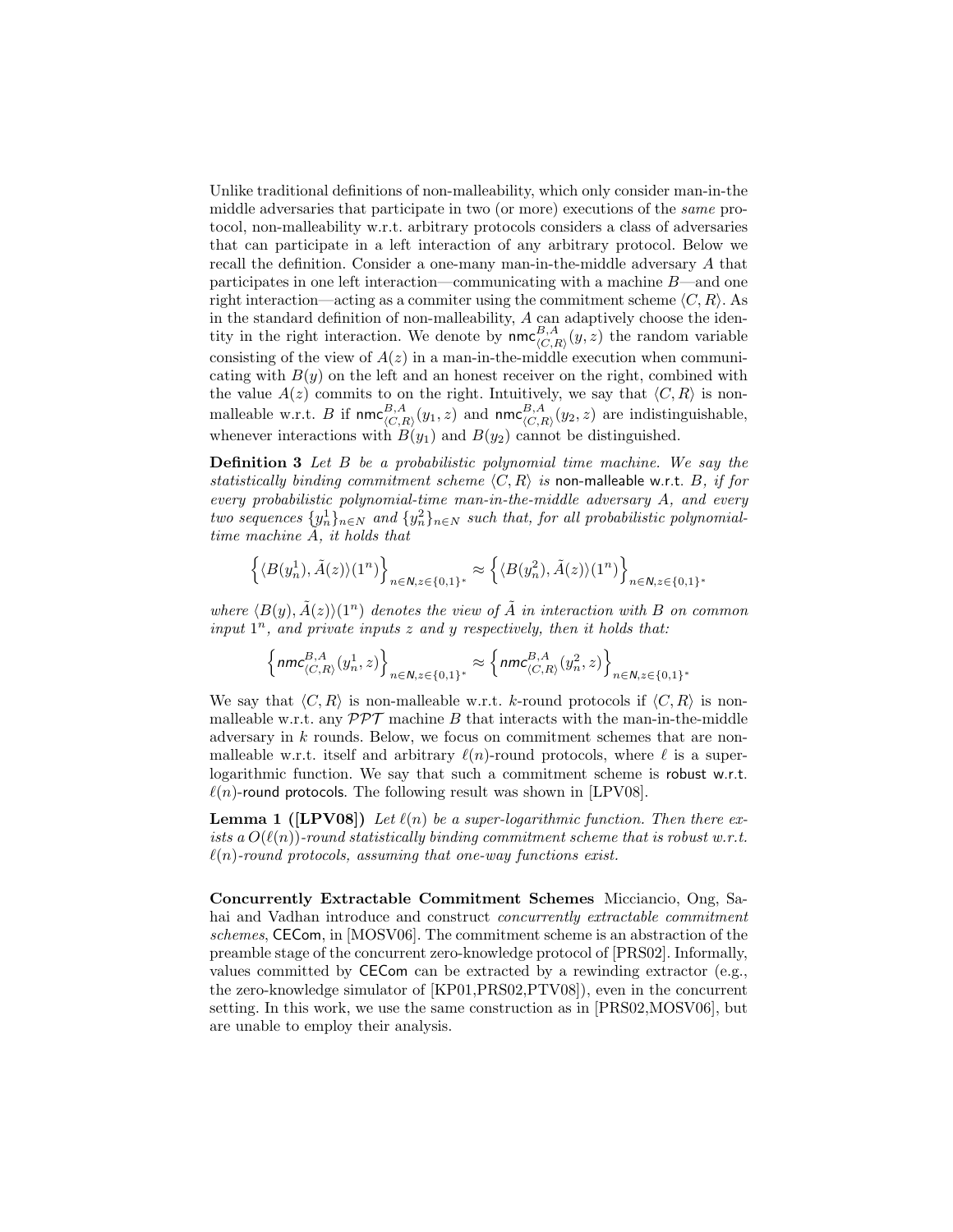### 3 An ACNMZK Proof

In this section we construct an adaptive concurrent non-malleable zero-knowledge proof based on collision-resistant hash-functions. The construction is almost identical to the  $\mathcal{CNMZK}$  proof system in [LPTV10], except that, the verifier is asked to provide more CECom commitments to its trapdoor at the beginning of the protocol, which, in the proof, facilitates the simulator-extractor to extract the trapdoor while strategically avoiding rewinding certain messages.

Let  $\ell(n)$  be any super logarithmic function. Our adaptive concurrent nonmalleable zero-knowledge protocol, ACNMZKProof, employs several commitment protocols. Let  $Com_{sh}$  be a 2-round statistically *hiding* commitment (based on collision-resistant hash-functions),  $Com_{sb}$  be a 2-round statistically *binding* commitment (based on one-way functions), and NMCom be an  $O(\ell(n))$ -round statistically binding commitment scheme that is robust w.r.t.  $\ell(n)$ -round protocols (based on one-way functions).

Our protocol also employs  $\ell(n)$ -round statistically hiding (respectively statistically binding) concurrently-extractable commitment schemes,  $\mathsf{CECom}_{sh}$  (respectively  $\mathsf{CECom}_{sb}$ ). These schemes are essentially instantiations of the PRS preamble [PRS02], and can be constructed given  $Com_{sh}$  and  $Com_{sb}$ . Below we repeat their definitions.

To commit a *n*-bit string v, the commiter chooses  $n \times \ell(n)$  pairs of random *n*-bit strings  $(\alpha_{i,j}^0, \alpha_{i,j}^1), i \in [n], j \in [\ell(n)]$ , such that  $\alpha_{i,j}^0 \oplus \alpha_{i,j}^1 = v$  for every i and j. The sender then commits to v and each of the  $2n\ell(n)$  strings in parallel using Com<sub>sh</sub>. This is followed by  $\ell(n)$  rounds of interactions. In the j<sup>th</sup> interaction, the receiver sends a random *n*-bit challenge  $b_j = b_{1,j} \dots b_{n,j}$ , and the commiter decommits the commitments of  $\alpha_{1,j}^{b_{1,j}}, \ldots, \alpha_{n,j}^{b_{n,j}}$  according to the challenge.

A valid decommitment of  $CECom<sub>sh</sub>$  requires the commiter to decommit all initial commitments under scheme  $Com_{sh}$  (i.e., reveal the randomness of the commitments), and that the decommitted values satisfy  $\alpha_{i,j}^0 \oplus \alpha_{i,j}^1 = v$  for every  $i$  and  $j$ .

A  $\ell(n)$ -round statistically binding concurrently-extractable commitment scheme,  $CECom<sub>sh</sub>$ , is defined analogously as  $CECom<sub>sh</sub>$  with the initial commitment  $Com<sub>sh</sub>$ replaced by  $\mathsf{Com}_{sb}$ . Additionally, we say a transcript of  $\mathsf{CECom}_{sh}$  is valid if there exists a valid decommitment.

We now describe ACNMZKProof, our adaptive concurrent non-malleable zeroknowledge protocol. Protocol ACNMZKProof for a language  $L \in \mathcal{NP}$  proceeds in six stages given a security parameter n, a common input statement  $x \in \{0,1\}^n$ , an identity id, and a private input  $w \in R_L(x)$  to the Prover.

- **Stage 1:** The Verifier chooses a random string  $r \in \{0,1\}^n$  and commits to r using  $k(n) + 1$  invocations of CECom<sub>sh</sub>, where  $k(n)$  is the number of rounds in Stage 2-6 of the protocol;  $r$  is called the "fake witness".
- **Stage 2:** The Prover commits to the witness w using  $CECom_{sb}$ .
- **Stage 3:** The Prover commits to the witness  $w$  using NMCom with identity id.
- **Stage 4:** The Prover commits to the witness w using NMCom with identity id, again.
- **Stage 5:** The Verifier decommits the Stage 1 commitment to value  $r'$ .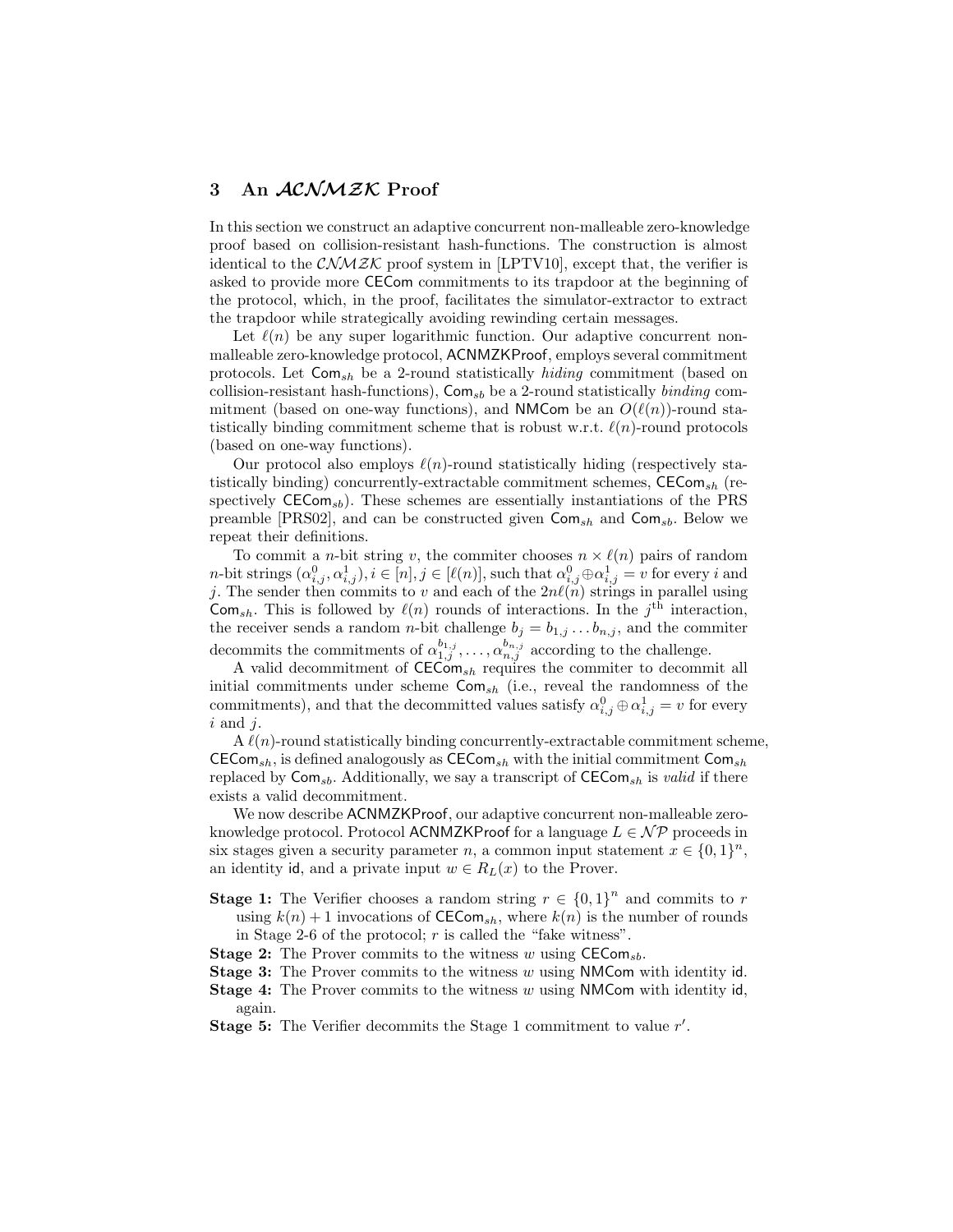**Stage 6:** The Prover using a  $\omega(1)$ -round  $ZK$  proof (e.g., [Blu86]), proves that the commitments in Stages 2, 3 and 4 all commit to the same value  $\tilde{w}$  (with identity id), and that either  $\tilde{w} \in R_L(x)$  or  $\tilde{w} = r'$ .

A formal description of the protocol can be found in Figure 1.

**On Round Complexity:** Since the protocol NMCom has  $O(\ell(n))$  rounds, we have that  $k(n) = O(\ell(n))$ . Therefore, the round complexity of the protocol ACNMZKProof is  $O(\ell^2(n)) = \omega(\log^2 n)$ .

The above protocol is an extension of the Goldreich-Kahan protocol [GK96]. Completeness and Soundness follows using stand techniques; since the protocol is essentially the same as the  $\mathcal{CNMZK}$  protocol in [LPTV10] (except that Stage 1 now contains many CECom's), we refer the reader to [LPTV10] for more details.



Fig. 1. An Adaptive Concurrent Non-Malleable  $ZK$  Proof for  $N\mathcal{P}$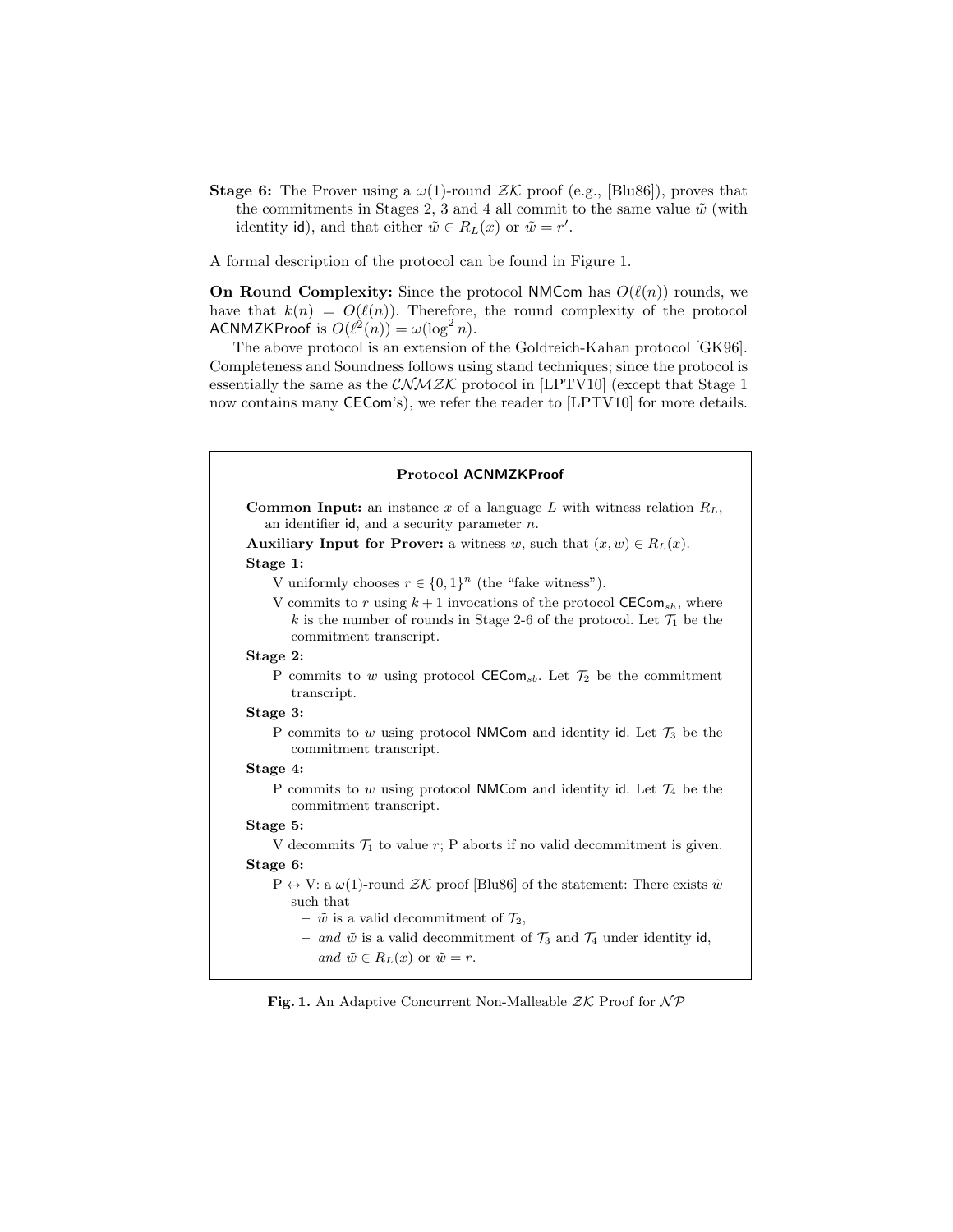#### 4 Proof of Security

The definition of  $ACM\\MZK$  requires a simulator-extractor S that is able to simulate the view of a man-in-the-middle adversary A (including both left and right interactions), while simultaneously extracting the witnesses to statements proved in the right interactions. We describe the construction of our simulator in Section 4.1, show that it is a correct  $\mathcal{A}\mathcal{C}\mathcal{Z}\mathcal{K}$  simulator in Section 4.2, and extend this proof to show the  $ACMMZK$  property in Section 5.

#### 4.1 Our Simulator-Extractor

Our simulator-extractor, S, is almost identical to the simulator extractor of the CNMZK protocol in [LPTV10], except that now, given more CECom<sub>sh</sub>'s in Stage 1 of the protocol, S tries to extract a "fake" witness from every  $\mathsf{CECom}_{sh}$ from the adversary in the left interactions, and aborts if the extraction fails for any of the commitment or the extracted value does not equal to the value that the adversary decommitment to later. Roughly speaking, S follows this strategy:

- Simulating the view of the right interactions. S simply follows the honest verifier strategy.
- Simulating the view of the left interactions. In each protocol execution, S first extracts the "fake witness" r from the  $k(n)+1$  CECom<sub>sh</sub>'s committed by  $A$  in Stage 1, then commits to  $r$  in Stage 2, 3, and 4, and finally simulates the  $ZK$  proof using r as a witness in Stage 6.
- Extracting the witnesses. In each right interaction that completes successfully, S extracts a witness w from  $CECom_{sb}$  committed by A in Stage 2 of the protocol.

Thus, the main task of S is to extract the values committed by A, using CECom, in Stage 1 and 2 of the protocol. This is done by rewinding A during each CE-Com. To that end, we employ the "lazy KP" simulator of [PTV08], an oblivious simulator that is nearly identical to the Killian-Petrank (KP) simulator [KP01]. We also follow the analysis of [PTV08], which is in turn based on the analysis of [PRS02].

On a very high-level, S attempts to simulate the view of A (with "fake witnesses") in one continuous, straight-line manner (so as to not skew the output distribution); this is aided by numerous auxiliary rewinds that allows  $S$  to extract the "fake witnesses" in time. As implied by our simulation strategy, the view of  $A$  generated by  $S$  depends on the extracted "fake witnesses", but is otherwise independent of the interaction in auxiliary rewinds. (The simulator S is essentially identical to the simulator of the  $\mathcal{CNMZK}$  protocol in [LPTV10]; we refer the reader to [LPTV10] for a more detailed description.)

It is useful to know that S may abort in two manners. At the end of a CECom, if S is unable to extract the committed value (the rewinds were unhelpful),  $S$ outputs  $\perp_{ext}$ . Or, in Stage 5 of a left interaction, if A decommits its Stage 1 CECom<sub>sh</sub>'s to a value that is different from any of the  $k(n) + 1$  extracted values, S outputs  $\perp_{bind}$ . Conversely if S does not abort, then it must have extracted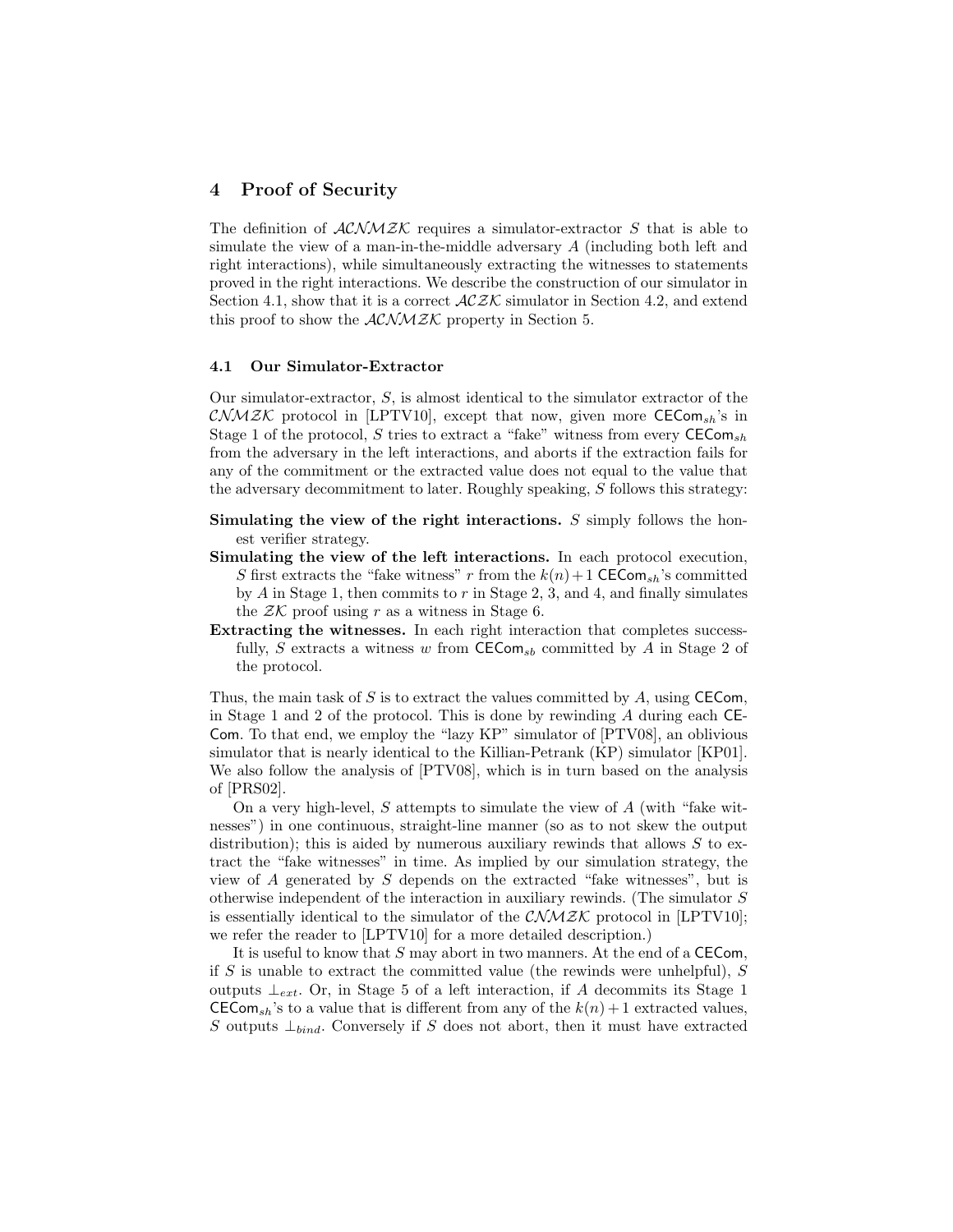the committed value from every Stage 1  $CECom_{sh}$  that it has encountered, and A must decommit to the extracted values (if A decommits at all). The following claim bounds the abort probability of S.

Claim 2 S outputs  $\perp_{ext}$  and  $\perp_{bind}$  with negligible probability.

The proof is identical to the proof of Claim 2 in [LPTV10], which in turn follow directly from the analysis of  $[PTV08]$  in the setting of concurrent  $ZK$ ; we refer the reader to [LPTV10] for a formal proof.

#### 4.2 Proof of ACZK

We first show that S is a valid  $ACZK$  simulator for the protocol ACNMZKProof, that is, the view generated by S is indistinguishable from the real view of  $A$ .

**Lemma 3** For every witness-selecting machine  $M$ , the following ensembles are computationally indistinguishable over  $n \in \mathbb{N}$ :

$$
\{S_1(1^n, z)\}_{n \in \mathbb{N}, z \in \{0, 1\}^*}
$$
  
{view<sub>A,M</sub>(1<sup>n</sup>, z)}<sub>*n* \in N, z \in \{0, 1\}^\*</sub>

To show Lemma 3, we introduce a series of hybrid simulators; the same hybrid simulators will also be helpful later in showing the  $ACNMZK$  property in Section 5. Hybrids  $hyb^i$ ,  $0 \le i \le m+1$  proceed in three steps.

- Real Execution Phase: Run the honest man-in-the-middle execution with A until the i<sup>th</sup> left interaction starts: in left iteration  $j < i$ , run the witnessselecting machine  $M$  (on input the statement  $x_j$  of this interaction, and the current view of the adversary, prover and verifier) to compute a valid witnesses  $w_i$  and execute the honest prover strategy. Note that the Real Execution Phase may take exponential time. Let  $\mathcal{V}_A$  be the view of A, and  $V_P$ ,  $V_V$  the view of the prover and verifier produced in this phase.
- **Simulation Phase:** Feed A with  $V_A$ . Run the following simulation strategy with A to complete the partial execution defined by  $(\mathcal{V}_A, \mathcal{V}_P, \mathcal{V}_V)$ .
	- For every right interaction, emulate the interaction by following the honest verifier strategy from  $V_V$ .
	- For left interaction  $j < i$ , emulate the interaction by following the honest prover strategy from  $\mathcal{V}_P$ .
	- For left interaction  $j \geq i$ , simulate the interaction using a "fake" witness, as S does.

Formally, this simulation strategy can be implemented as follows: construct another machine  $A'$  that internally incorporates  $A$  and simulates the first  $i-1$  left and all right interactions for A honestly from  $\mathcal{V}_P$  and  $\mathcal{V}_V$ , and forwards the rest  $m - i + 1$  left interactions externally. Then simply run S on  $A'$  and outputs the embedded view of  $A$  in the view of  $A'$  produced by S.

**Output Phase:** Output  $\perp_{ext}$  or  $\perp_{bind}$  if S returns  $\perp_{ext}$  or  $\perp_{bind}$ ; otherwise, output the view  $V$  of A embedded in the view of A' produced by S.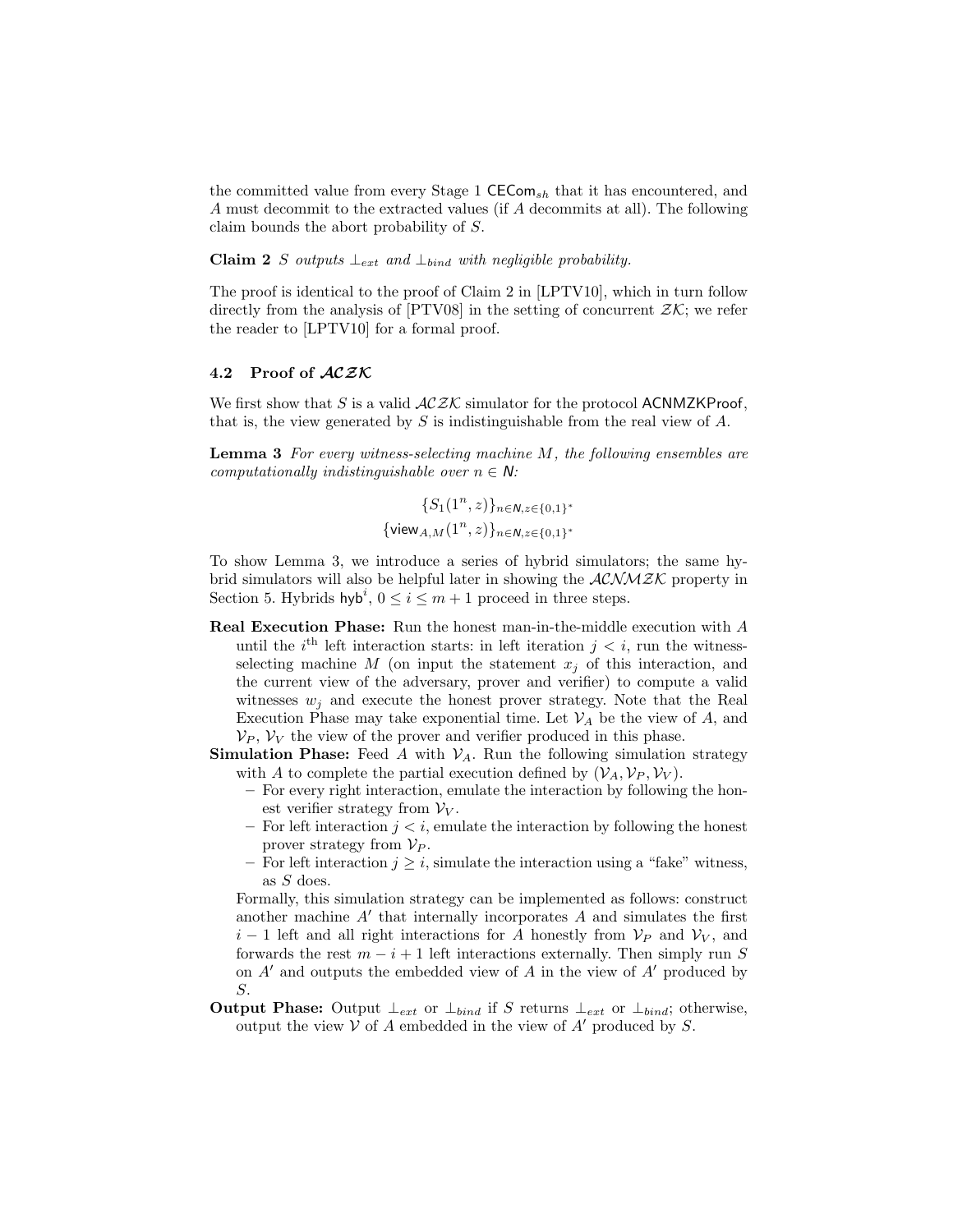We also define hybrids  $\mathsf{hyb}_+^i$  that proceed identically to  $\mathsf{hyb}^i$  except that, in the Simulation Phase, the  $i<sup>th</sup>$  left interaction is simulated using a real witness (rather than the "fake" witness). This can be done as the Real Execution Phase runs till the  $i<sup>th</sup>$  left interaction starts, and can also compute the real witness of the  $i^{\text{th}}$  interaction. Note that these hybrids  $\{\text{hyb}^i\}$ ,  $\{\text{hyb}^i\}$  are only concerned with producing a view of A, and do not extract the witnesses of the right interactions.

By construction,  $hyb^i$  and  $hyb^i_+$  abort only when S aborts. Hence by Claim 2, we have,

## **Claim 4** For all i, hyb<sup>i</sup> and hyb<sup>i</sup><sub>+</sub> output  $\perp$  with negligible probability.

By Claim 4, the output of  $hyb^1$  is statistically close to the output of S running with  $A$  in its entirety. (They only differ when  $S$  aborts due to trying to extract witnesses of the right interactions from the  $CECom_{sb}$ 's committed by A.) The output of  $hyb^{m+1}$ , on the other hand, is identical to the real view of A. Therefore Lemma 3 directly follows from the next two claims:

## **Lemma 5** The outputs of  $hyb<sup>i</sup>$  and  $hyb<sup>i+1</sup>$  are statistically close.

*Proof.* Ignoring the fact that  $hyb^i$  and  $hyb^{i+1}$  may abort, their outputs are identical. This is because  $\mathsf{hyb}^i_+$  differs from  $\mathsf{hyb}^{i+1}$  only in that when generating the output view, from the beginning of the  $i<sup>th</sup>$  left interaction until the beginning of the  $i + 1$ <sup>st</sup> left interactions, hyb<sup>i</sup><sub>+</sub> employs *rewinds*. However, these rewinds do not extract any new "fake witnesses" for use in the output view, and do not skew the output distribution because the rewinding schedule (including which rewind determines the output view) is oblivious. Since both machines abort at most with negligible probability by Claim 4, their outputs are statistically close.

## **Lemma 6** The outputs of  $hyb^i$  and  $hyb^i$ <sub>+</sub> are computationally indistinguishable.

Proof. Assume for contradiction that there exists an adversary A and a polynomial p, such that, for infinitely many  $n \in N$ ,  $\text{hyb}^i$  and  $\text{hyb}^i$  are distinguishable with probability  $1/p(n)$ . Towards reaching a contradiction, note that hyb<sup>i</sup> and  $\mathsf{hyb}_+^i$  differ only in how the  $i^{\text{th}}$  left interaction is simulated (fake or real witness) in the rewindings. We thus want to violate the computational hiding property of Stage 2-4 of the protocol, or the strongly witness-indistinguishable property (implied by the  $ZK$  property) of Stage 6. However, two problems arise: (1) the Real Execution Phase of the two hybrids takes exponential steps, and (2) Stage 2-6 of the i<sup>th</sup> left interaction maybe *rewound* by the simulator S. Fix a  $n \in N$  for which our hypothesis holds. To overcome the first problem, by our hypothesis, there must exist an execution of the Real Execution Phase—defined by the views of the adversary  $\mathcal{V}_A$ , the left prover  $\mathcal{V}_P$  and the right verifier  $\mathcal{V}_V$  produced in this phase—such that, conditioned on  $(\mathcal{V}_A, \mathcal{V}_P, \mathcal{V}_V)$  occurring in the two hybrids, hyb<sup>i</sup> and  $\mathsf{hyb}_+^i$  are still distinguishable with probability  $1/p(n)$ . Given  $(\mathcal{V}_A, \mathcal{V}_P, \mathcal{V}_V)$ , the rest of the hybrids (i.e., the Simulation Phase and Output Phase) can be generated efficiently.

Now it only remains to handle the second problem, that is, Stage 2-6 of the  $i<sup>th</sup>$  left interaction may be rewound in the Simulation Phase. We consider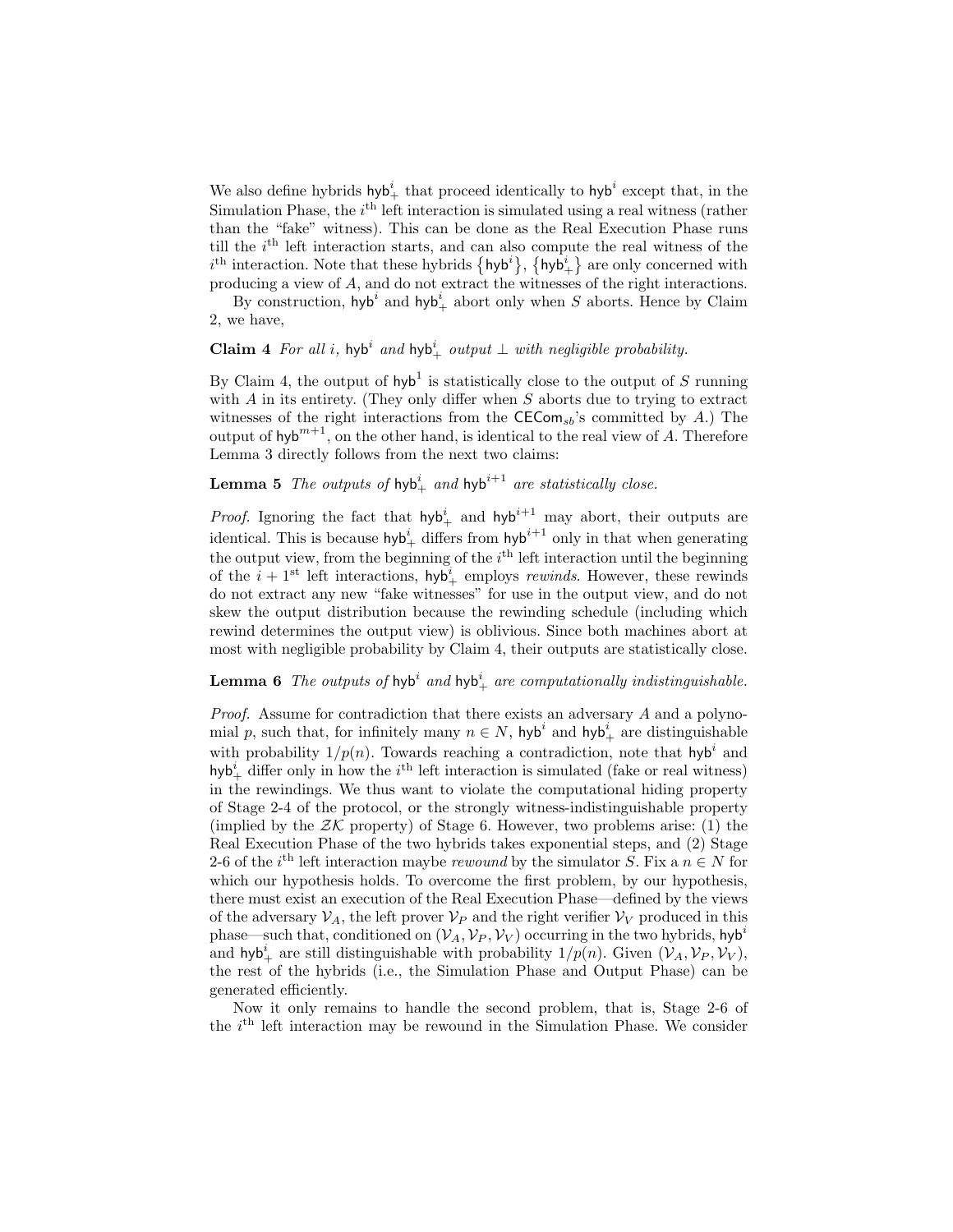another two hybrids  $\tilde{\text{hyb}}^i$  and  $\tilde{\text{hyb}}^i_+$ , which proceed identically to  $\text{hyb}^i$  and  $\text{hyb}^i_+$ respectively, except that, in the Simulation Phase, they employ the following alternative simulation strategy that avoids rewinding Stage 2-6 of the  $i<sup>th</sup>$  left interactions.

The alternative simulation strategy of  $\overrightarrow{hyb}$ : The goal of this simulation strategy is to complete the partial execution  $(\mathcal{V}_A, \mathcal{V}_P, \mathcal{V}_V)$  produced by the Real Execution Phase, without rewinding Stage 2-6 of the  $i<sup>th</sup>$  left interaction. Let  ${m_1, \ldots, m_t}$  for  $t = k(n)/2$ , be the messages that A sends in Stage 2-6 of the  $i<sup>th</sup>$  left interaction; and  $a<sub>i</sub>$  the reply to  $m<sub>i</sub>$  from the left prover. Then the execution of A continuing from  $\mathcal{V}_A$  is "equivalent" to the sequential execution of the following  $t + 1$  machines  $A_1, \ldots, A_{t+1}$ .

**Machine**  $A_i$  on input a partial view  $V_{i-1}$  of A up until the message  $m_{i-1}$  is sent and the reply  $a_{i-1}$  ( $\mathcal{V}_0 = \mathcal{V}_A$  and  $a_0 = \varepsilon$ ), continues the execution of A from  $\mathcal{V}_{i-1}$ , by feeding  $\mathcal{V}_{i-1}$  and  $a_{i-1}$  to A, and forwarding every message from  $A$  externally; finally, it aborts when  $A$  terminates or sends the message  $m_i$ , and output the newly generated view  $\mathcal{V}_i$  of A.

The alternative simulation strategy, instead of producing a simulated view of A "in one shot", produces the view "progressively" by simulating the view of  $A_1, \ldots, A_{t+1}$  in sequence. Furthermore, the simulation strategy remembers all the "fake witnesses" it has extracted so far, and to simulate the view of  $A_i$ , it can use the "fake" witnesses extracted when simulating the views of  $A_j$ 's with  $j < i$ . More precisely, let  $\mathcal{S}^i$   $(S^0 = \emptyset)$  denote the set of "fake witnesses" extracted after simulating the views of the first i machines  $A_1, \ldots, A_i$ , and  $(\mathcal{V}_A^j, \mathcal{V}_P^j, \mathcal{V}_V^j)$  $((\mathcal{V}_{A}^{0}, \mathcal{V}_{P}^{0}, \mathcal{V}_{V}^{0}) = (\mathcal{V}_{A}, \mathcal{V}_{P}, \mathcal{V}_{V}))$  the partial execution produced after simulating the first *i* machines. In step  $j \in [t + 1]$ ,

- 1. Simulate the view of  $A_j$  continuing from  $(\mathcal{V}_A^{j-1}, \mathcal{V}_P^{j-1}, \mathcal{V}_V^{j-1})$  as in hyb<sup>i</sup>—that is, emulate the first  $i - 1$  left and all the right interactions honestly from  $\mathcal{V}_P^{j-1}$  and  $\mathcal{V}_V^{j-1}$ , and simulate the rest  $m-i+1$  left interactions using "fake" witnesses—except that now the "fake" witnesses can be obtained through extracting from some  $CECom_{sh}$ 's in this step, or in previous steps, found in S. (Output  $\perp_{ext}$  if no such fake witness is available, and  $\perp_{bind}$ , if  $A_i$ decommits to a value different from any of the "fake" witnesses extracted.)
- 2. Set  $\mathcal{V}_A^j$  to the view of A embedded in the simulated view of  $A_i$  (set  $\mathcal{V}_P^j$  and  $\mathcal{V}_V^j$  appropriately as well); add all the "fake" witnesses extracted in this step to S.

Finally,  $h\tilde{y}b^i$  outputs  $\mathcal{V} = \mathcal{V}_A^{t+1}$ .

We remark that in step j, the only message that  $A_j$  receives belonging to Stage 2-6 of the *i*<sup>th</sup> left interaction is  $a_{j-1}$ . This is because A in  $A_j$  starts its execution from  $\mathcal{V}_A^{j-1}$ , after messages  $m_1$  to  $m_{j-1}$  are sent, and is cutoff immediately after  $m_j$  is sent. Therefore, during the simulation with  $A_i$ , in every rewinding, A never sends  $m_1$  to  $m_{j-1}$  again, and never receives a reply to  $m_j$  (as every time it does send  $m_j$ , it is cutoff immediately). Hence the only message it receive is  $a_{j-1}$ . Therefore, overall, the alternative simulation strategy never rewinds Stage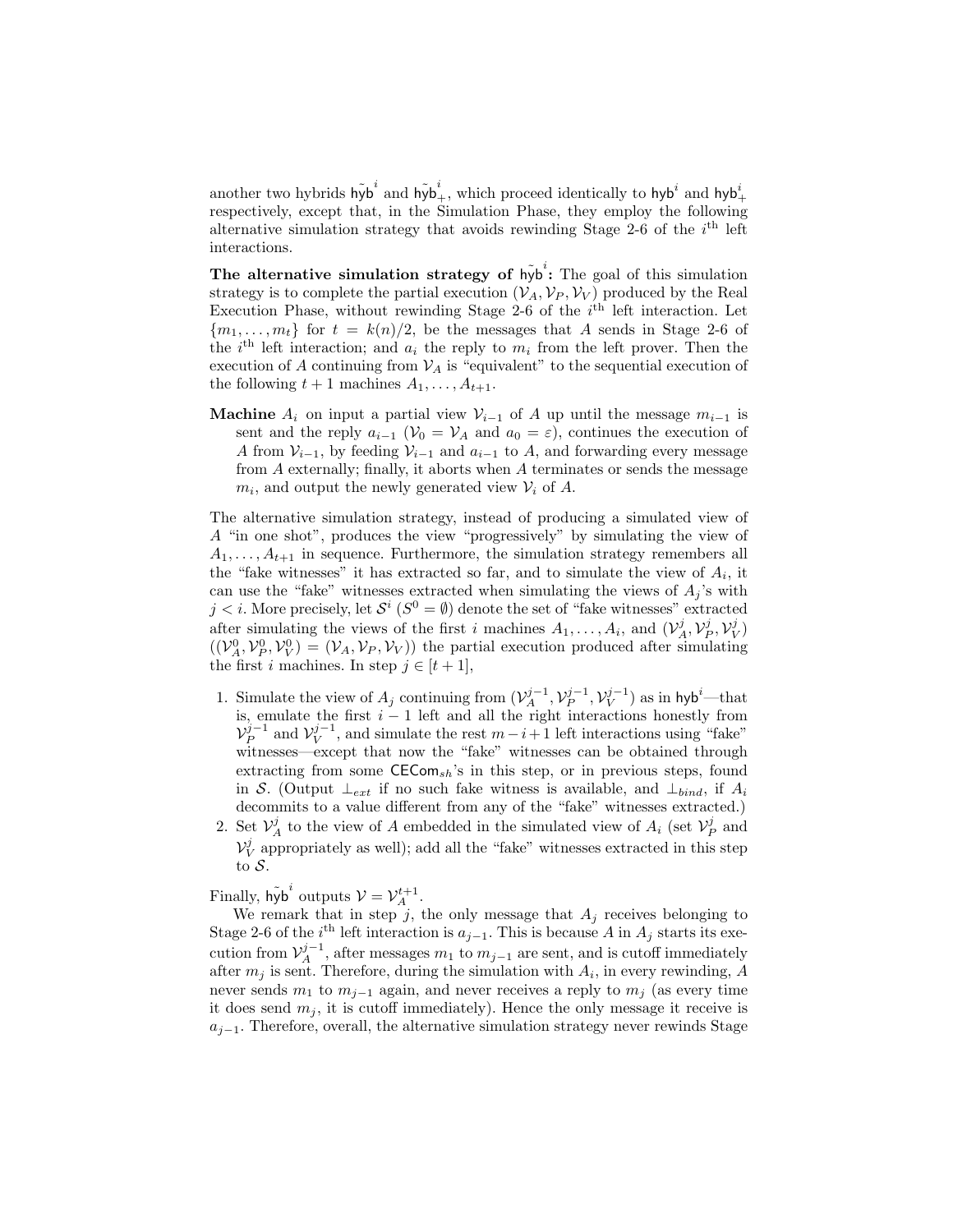2-6 of the  $i^{\text{th}}$  left interaction.

The alternative simulation strategy of  $\tilde{\text{hyb}}_+^i$ : Define  $\tilde{\text{hyb}}_+^i$  analogously for hyb<sup>i</sup><sub>+</sub>. hỹb<sup>i</sup><sub>+</sub> proceeds identically to hȳb<sup>i</sup>, except that in the simulation with  $A_j$ 's, messages in Stage 2-6 of the  $i<sup>th</sup>$  left interaction are emulated using the real witness (as in  $hyb^i_+$ ). As  $h\tilde{y}b^i$ ,  $h\tilde{y}b^i_+$  never rewinds Stage 2-6 of the  $i^{\text{th}}$  left interaction.

# **Claim 7** For all i,  $h\tilde{y}b^i$  and  $h\tilde{y}b^i_+$  output  $\perp$  with negligible probability.

*Proof.* It essentially follows from Claim 4 that the probabilities that  $\overrightarrow{hyb}^i$  and hyb outputs  $\perp_{bind}$  are negligible.

On the other hand,  $\tilde{hyb}^i$  (respectively  $\tilde{hyb}^i_+$ ) outputs  $\perp_{ext}$  only if it fails to extract a "fake" witness for some left interaction  $j \geq i$  (respectively  $j > i$ ). Fix one such j. Since left interaction j starts completely after  $\mathcal{V}_A$  (the view generated in the Real Execution Phase), the execution of this interaction occurs completely inside machines  $A_1, \ldots, A_{t+1}$ , where  $t = k/2$ . Then since the number of CECom<sub>sh</sub>'s in Stage 1 of the left interaction is  $k + 1 > t + 1$ , there exists a machine  $A_{j'}$ , such that, during its execution, a complete CECom<sub>sh</sub> from A is sent. Then in Step j' of  $\overline{\text{hyb}}^i$  (respectively  $\overline{\text{hyb}}^i_+$ ), the alternative simulation strategy must try to extract a "fake" witness from this  $\mathsf{CECom}_{sh}$ , and by Claim 4, it succeeds except with negligible probability. Therefore, by union bound, the probability that  $\tilde{\text{hyb}}^i$  (respectively  $\tilde{\text{hyb}}^i_+$ ) outputs  $\perp_{ext}$  is negligible.

Furthermore, ignoring the fact that  $\tilde{\text{hyb}}^i$  and  $\text{hyb}^i$  (resp.,  $\tilde{\text{hyb}}^i_+$  and  $\text{hyb}^i_+$ ) may abort, their outputs are identical, since the views of A in  $\tilde{\text{hyb}}^i$  and  $\text{hyb}^i$  are simulated identically. (This is because that the simulated view of A depends only on the value of the "fake" witnesses extracted, and is otherwise oblivious of the extraction strategy. Following from the same proof as in Claim 2, we have that for every left interaction in which the adversary successfully decommits the Stage 1 commitment (in Stage 5), the "fake" witnesses extracted in the two hybrids are identical, except from negligible probability. For the rest left interactions, the extracted "fake" witnesses are never used in the simulation.) Therefore,

**Claim 8** For all i, it holds that the outputs of  $h\tilde{y}b^i$  and  $hyb^i$  are statistically close, and the outputs of  $\tilde{\text{hyb}}^i_+$  and  $\text{hyb}^i_+$  are statistically close.

Combining Claim 8 with our hypothesis, we have that conditioned on  $(\mathcal{V}_A, \mathcal{V}_P, \mathcal{V}_V)$ occurring in the two hybrids,  $\tilde{hyb}^i$  and  $\tilde{hyb}^i_+$  are distinguishable with probability at least  $1/2p(n)$ . Note that continuing from  $(\mathcal{V}_A, \mathcal{V}_P, \mathcal{V}_V)$  the rest of the two hybrids can be efficiently generated, and the only difference between the two hybrids lies in how Stage 2-6 of the  $i<sup>th</sup>$  left interaction are simulated (using a fake or a real witness), which are never rewound in the two hybrids. Then it follows directly from the computational hiding property of Stage 2-4, and the strongly witness-indistinguishable property (implied by the  $ZK$  property) of Stage 6 that conditioned on  $(\mathcal{V}_A, \mathcal{V}_P, \mathcal{V}_V)$ ,  $\overline{\mathsf{hyb}}^i$  and  $\overline{\mathsf{hyb}}^i_+$  are indistinguishable. This gives a contradiction.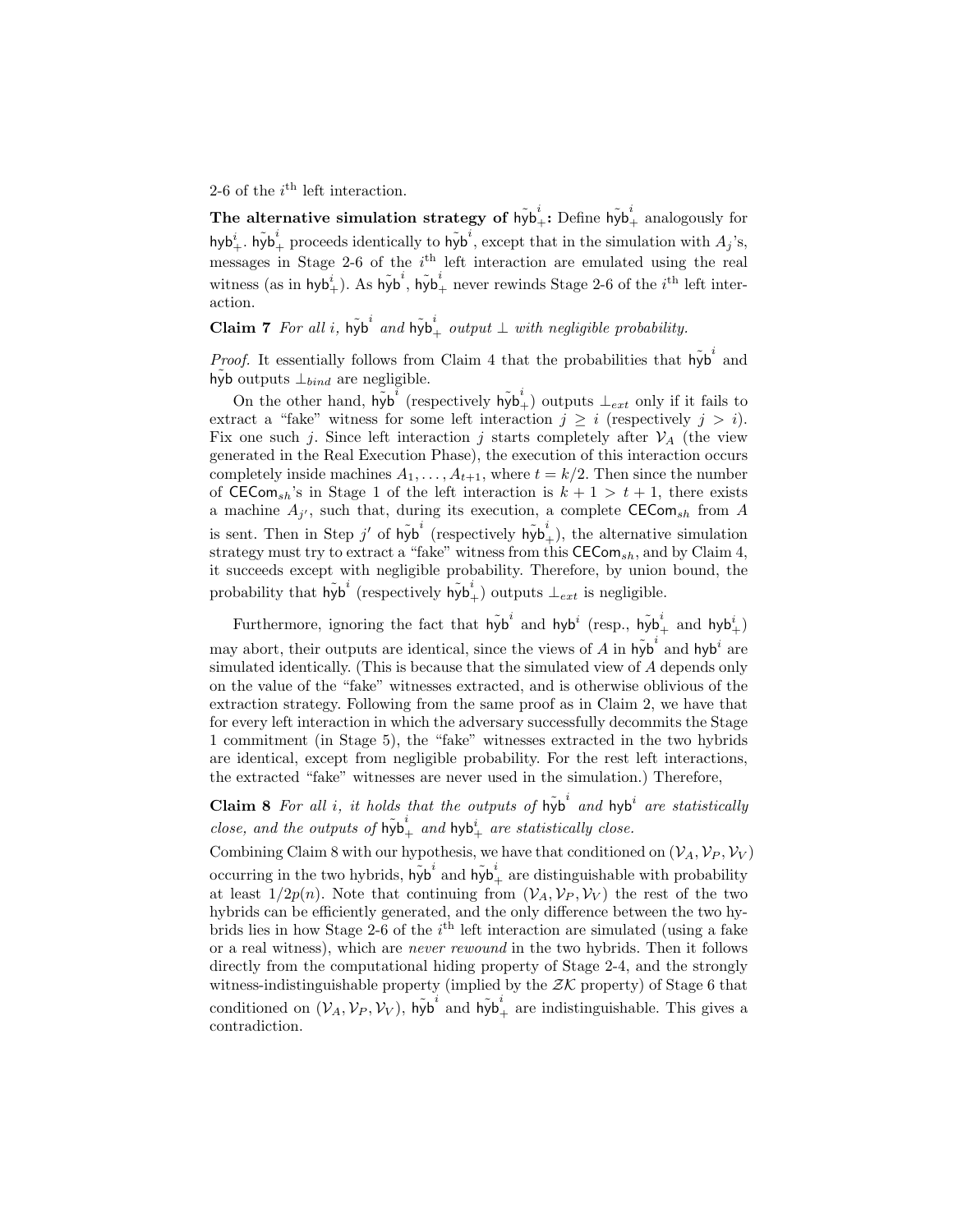### 5 Proof of ACNMZK

As shown in the last section, the simulator constructed in Section 4.1 is a correct  $ACZK$  simulator; that is, the first output of S (i.e., view =  $S_1(1^n, z)$ ) is computationally indistinguishable from the real view of the adversary. To further show that S is also a correct  $ACMZK$  simulator-extractor, it remains to show that the second output of S contains the valid  $\mathcal{NP}$  witnesses of the statements proved in the right interactions (in view).

By construction, the witnesses that  $S$  outputs are just values it extracts out from the CECom<sub>sb</sub>'s in Stage 2 of the right interactions. Therefore, if A always commits to valid witnesses using  $CECom_{sb}$  in the right interactions, by Claim 2 the simulator  $S$  would extract the valid witnesses except with negligible probability. Therefore, the following lemma establishes the correctness of the output witnesses:

**Lemma 9** For every  $PPT$  adversary A, there exists a negligible function  $\nu$ , such that for every  $n \in N$  and  $z \in \{0,1\}^*$ , the probability that A fails to commit to a valid witness in Stage 2 of a right interaction that is accepting and uses a different identity from all left interactions in view =  $S_1(1^n, z)$ , is less than  $\nu(n)$ .

Proof. Assume for contradiction that there exists a man-in-the-middle adversary A that participates in  $m = m(n)$  left and right interactions, and a polynomial function p, such that for infinitely many  $n \in N$  and  $z \in \{0,1\}^*$ , A cheats in an outcome of  $S_1(1^n, z)$  with probability  $1/p(n)$ ; by cheating, we mean that A fails to commit to a valid witness in Stage 2 of any right interaction that is accepting and uses a different identity from all the left interactions. (Note that A is not considered cheating if the simulator fails to output a view of A).

Consider again the series of hybrids,  $hyb^i$  and  $hyb^i_+$ , defined in section 4.2. Since the output of  $hyb^1$  is statistically close to the output of S, by our hypothesis, the probability that A cheats in  $hyb^1$  is non-negligible. On the other hand, in hyb<sup> $m+1$ </sup>, it follows from the soundness of Stage 6 that, except with negligible probability, in every accepting right interaction, A commits to either a real or a "fake" witness; it further follows from the statistically hiding property of Stage 1 and the (stand-alone) extractability of Stage 2 that, except with negligible probability, A never commits to a "fake" witness in any accepting right interactions. Hence, by union bound, except with negligible probability, A never cheats in hyb<sup>m+1</sup>. It follows from Claim 6 that the probabilities of A cheating in  $\text{hyb}_+^i$ and  $\frac{h}{b}$  hyb<sup>i+1</sup> differ by at most a negligible amount. Therefore, for infinitely many n, there must exist an  $i = i(n)$ , such that, the probabilities of A cheating in hyb<sup>2</sup> and  $\mathsf{hyb}_+^i$  differ by at least a polynomial amount. Since the total number of right interactions is bounded by a polynomial, this implies that the probabilities that A cheats in a randomly chosen right interaction in the two hybrids differ by a polynomial amount.

Notice that the hybrids  $\text{hyb}^i$  and  $\text{hyb}^i_+$  proceed identically up until the  $i^{\text{th}}$ left interaction starts. After that, the only difference between the two experiments lies in how the  $i<sup>th</sup>$  left interaction is simulated (using either the fake or real witnesses). Towards reaching a contradiction, we want to claim that, by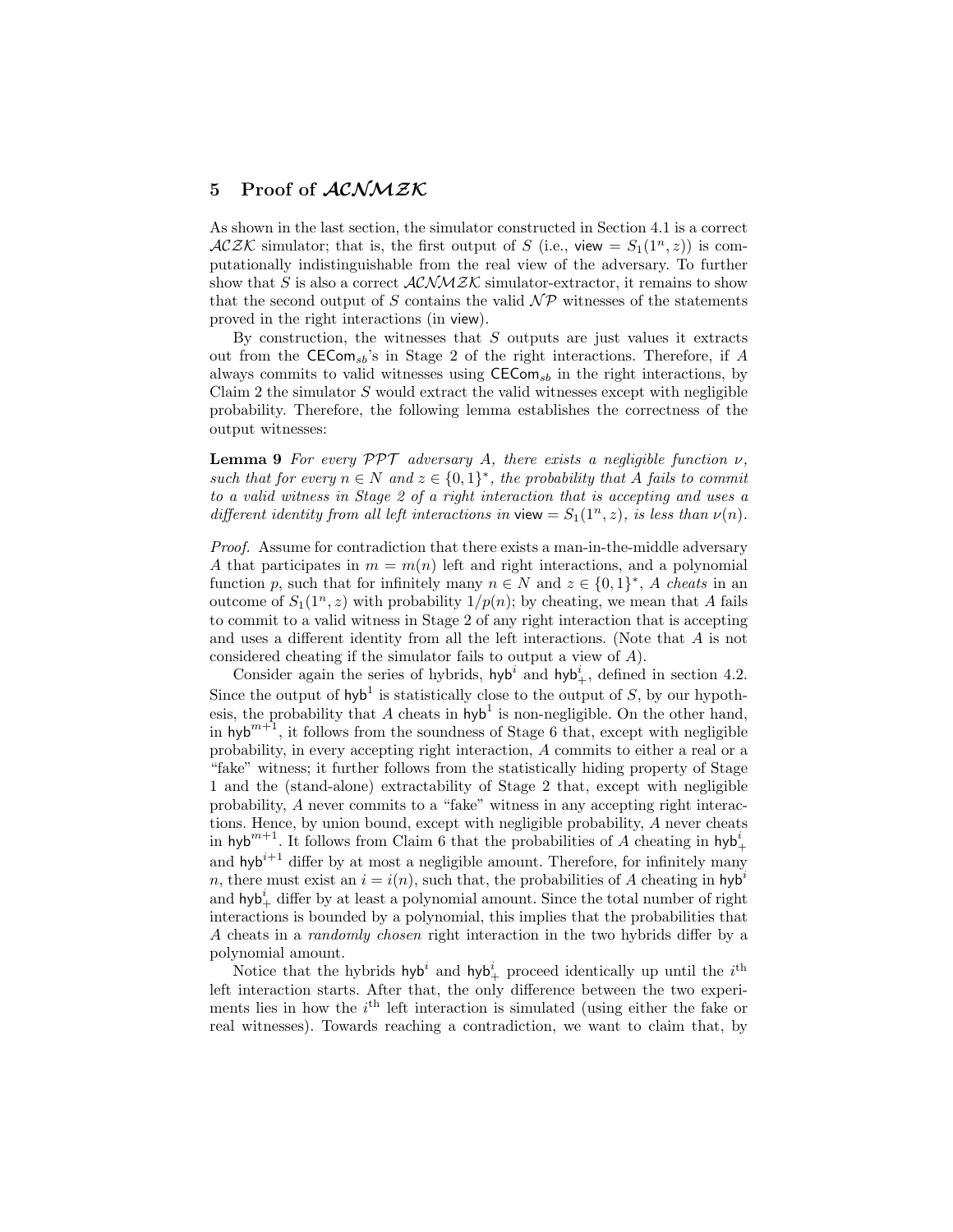the non-malleability and  $\ell(n)$ -robustness of NMCom, the value A commits to in a randomly chosen right interaction is "computationally independent" from how Stage 2-6 of the  $i<sup>th</sup>$  left interaction are simulated. However, (as in proof of Lemma 5) two problems arise: one is that the Real Execution Phase of the two hybrids can not be generated efficiently, and the other is that both Stage 2-6 of the  $i^{\text{th}}$  left and the randomly chosen right interactions might be rewound by S. We solve the two problem in the same way as in proof of Lemma 5: to overcome the first problem, we fix one execution of the Real Execution Phase  $(\mathcal{V}_A, \mathcal{V}_P, \mathcal{V}_V)$  such that conditioned on it occurring, the two hybrids are still distinguishable with high probability; to overcome the second problem, we again consider two alternative hybrids  $\hat{hyb}^i$  and  $\hat{hyb}^i_+$ , which proceed identically to  $\hat{hyb}^i$ and  $\mathsf{hyb}_+^i$  respectively, except that, in the Simulation Phase, they employ an alternative simulation strategy that avoids rewinding Stage 2-6 of the  $i<sup>th</sup>$  left and the randomly picked right interactions. More precisely,  $\hat{hyb}^i$  and  $\hat{hyb}^i_+$  proceed almost identically to  $\tilde{\text{hyb}}_1^i$  and  $\tilde{\text{hyb}}_+^i$  in the proof of Lemma 5, except that now it "chops" up the execution of A into  $k(n) + 1$  phases  $A_1, \ldots, A_{k+1}$ , according to messages in Stage 2-6 of the  $i<sup>th</sup>$  left and the randomly picked right interactions, and simulates the views of  $A_1, \ldots, A_{k+1}$  sequentially. It follows using the same argument that the outputs of  $\hat{\text{hyb}}^i$  and  $\text{hyb}^i$ , as well as that of  $\hat{\text{hyb}}^i_+$  and  $\text{hyb}^i_+$ , are statistically close.

Therefore by our hypothesis, the probabilities that  $A$  cheats in a randomly *chosen* right interaction in  $h\hat{y}b^i$  and  $h\hat{y}b^i$  differ by a polynomial amount. However, the only difference between the two hybrids lies in how Stage 2-6 of the  $i^{\text{th}}$ left interaction are simulated (using a fake or a real witness), and the Stage 2-6 of the  $i<sup>th</sup>$  left and the randomly chosen right interactions are never rewound in the two hybrids. Then it follows using the same proof of Lemma 7 in [LPTV10] that, essentially by the non-malleability and  $\ell(n)$ -robustness of NMCom that the probability that  $A$  commits to a "fake" witness in Stage 2 of the randomly chosen right interaction differ by at most a negligible amount, which gives a contradiction.

Acknowledgement. We thank Vipul Goyal and the anonymous referees of TCC 2011 for many helpful comments and inspiring suggestions.

#### References

- [BCC88] Gilles Brassard, David Chaum, and Claude Crépeau. Minimum disclosure proofs of knowledge. J. Comput. Syst. Sci., 37(2):156–189, 1988.
- [Blu86] M. Blum. How to prove a theorem so no one else can claim it. Proc. of the International Congress of Mathematicians, pages 1444–1451, 1986.
- [BPS06] Boaz Barak, Manoj Prabhakaran, and Amit Sahai. Concurrent nonmalleable zero knowledge. In FOCS, pages 345–354, 2006.
- [Can01] Ran Canetti. Universally composable security: A new paradigm for cryptographic protocols. In FOCS '01: Proceedings of the 42nd IEEE symposium on Foundations of Computer Science, page 136, Washington, DC, USA, 2001. IEEE Computer Society.